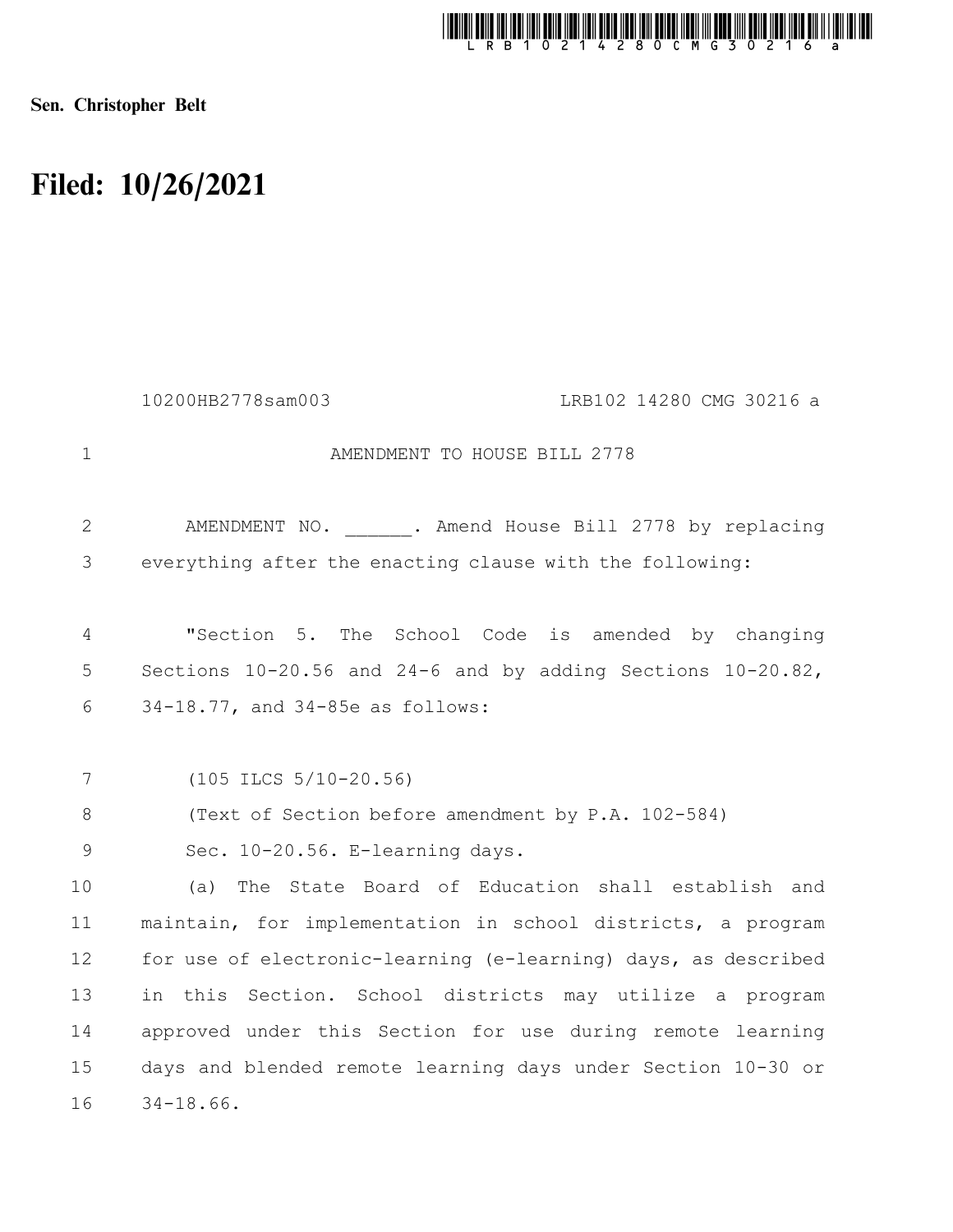10200HB2778sam003 -2- LRB102 14280 CMG 30216 a

(b) The school board of a school district may, by resolution, adopt a research-based program or research-based programs for e-learning days district-wide that shall permit student instruction to be received electronically while students are not physically present in lieu of the district's scheduled emergency days as required by Section 10-19 of this Code. The research-based program or programs may not exceed the minimum number of emergency days in the approved school calendar and must be verified by the regional office of education or intermediate service center for the school district on or before September 1st annually to ensure access for all students. The regional office of education or intermediate service center shall ensure that the specific needs of all students are met, including special education students and English learners, and that all mandates are still met using the proposed research-based program. The e-learning program may utilize the Internet, telephones, texts, chat rooms, or other similar means of electronic communication for instruction and interaction between teachers and students that meet the needs of all learners. The e-learning program shall address the school district's responsibility to ensure that all teachers and staff who may be involved in the provision of e-learning have access to any and all hardware and software that may be required for the program. If a proposed program does not address this responsibility, the school district must propose an alternate program. 1 2 3 4 5 6 7 8 9 10 11 12 13 14 15 16 17 18 19 20 21 22 23 24 25 26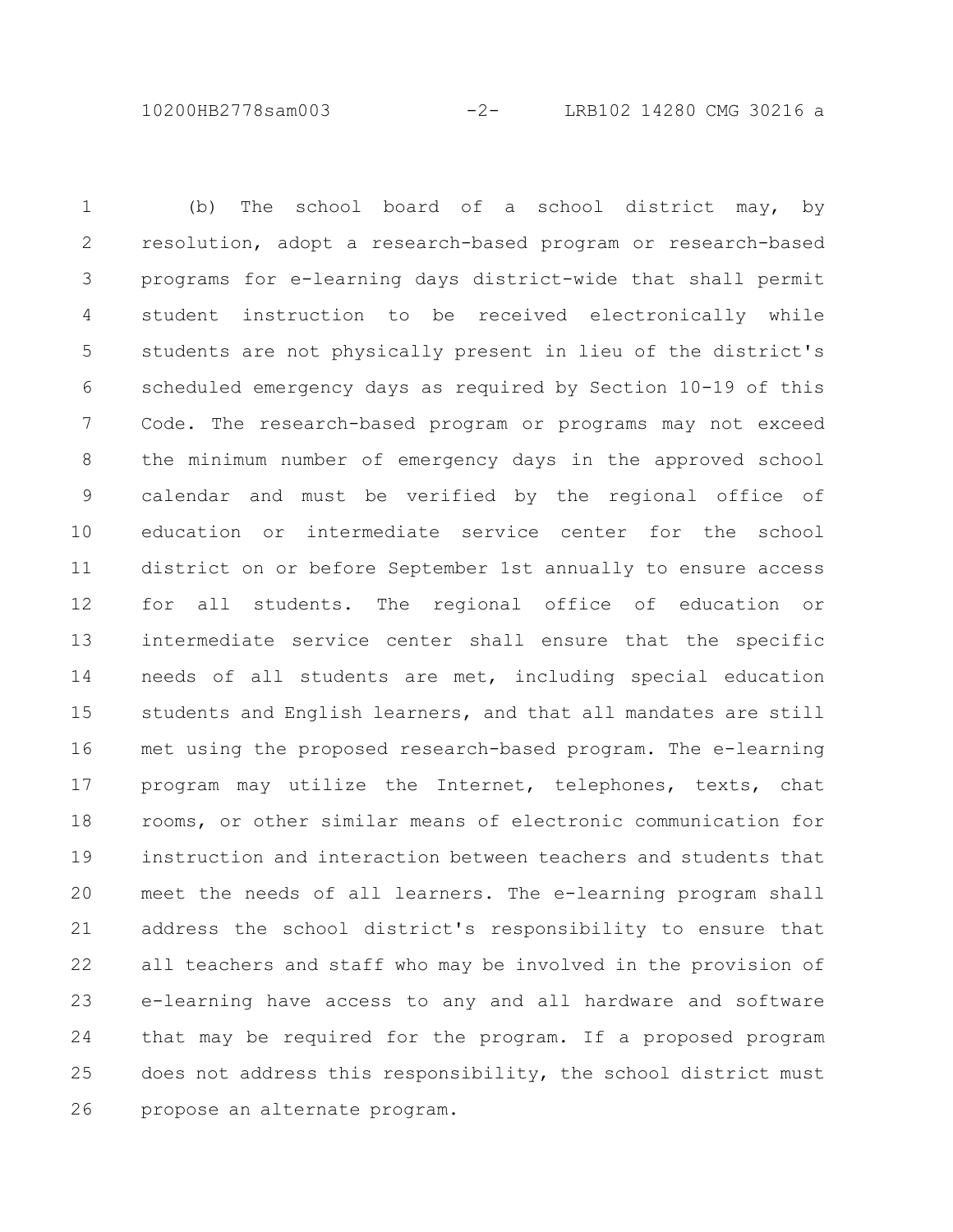10200HB2778sam003 -3- LRB102 14280 CMG 30216 a

(c) Before its adoption by a school board, the school board must hold a public hearing on a school district's initial proposal for an e-learning program or for renewal of such a program, at a regular or special meeting of the school board, in which the terms of the proposal must be substantially presented and an opportunity for allowing public comments must be provided. Notice of such public hearing must be provided at least 10 days prior to the hearing by: (1) publication in a newspaper of general circulation in the school district; (2) written or electronic notice designed to reach the parents or guardians of all students enrolled in the school district; and (3) written or electronic notice designed to reach any exclusive collective bargaining representatives of school district employees and all those employees not in a collective bargaining unit. (d) The regional office of education or intermediate service center for the school district must timely verify that a proposal for an e-learning program has met the requirements specified in this Section and that the proposal contains provisions designed to reasonably and practicably accomplish the following: 1 2 3 4 5 6 7 8 9 10 11 12 13 14 15 16 17 18 19 20 21 22 23

(1) to ensure and verify at least 5 clock hours of instruction or school work, as required under Section 10-19.05, for each student participating in an e-learning 24 25 26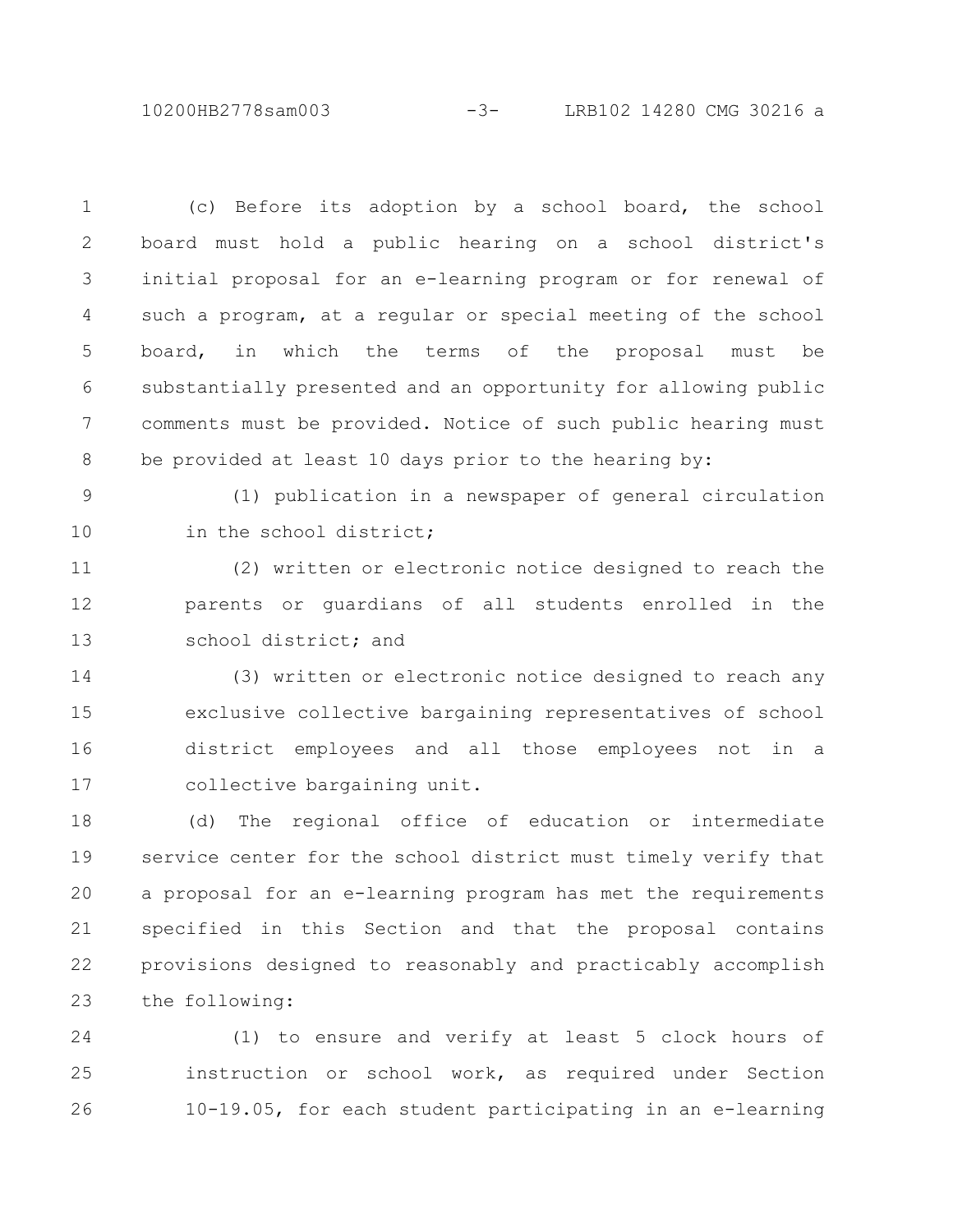day; (2) to ensure access from home or other appropriate remote facility for all students participating, including computers, the Internet, and other forms of electronic communication that must be utilized in the proposed program; (2.5) to ensure that non-electronic materials are made 1 2 3 4 5 6 7

available to students participating in the program who do not have access to the required technology or to participating teachers or students who are prevented from accessing the required technology; 8 9 10 11

(3) to ensure appropriate learning opportunities for students with special needs; 12 13

(4) to monitor and verify each student's electronic participation; 14 15

(5) to address the extent to which student participation is within the student's control as to the time, pace, and means of learning; 16 17 18

(6) to provide effective notice to students and their parents or guardians of the use of particular days for e-learning; 19 20 21

(7) to provide staff and students with adequate training for e-learning days' participation; 22 23

(8) to ensure an opportunity for any collective bargaining negotiations with representatives of the school district's employees that would be legally required, 24 25 26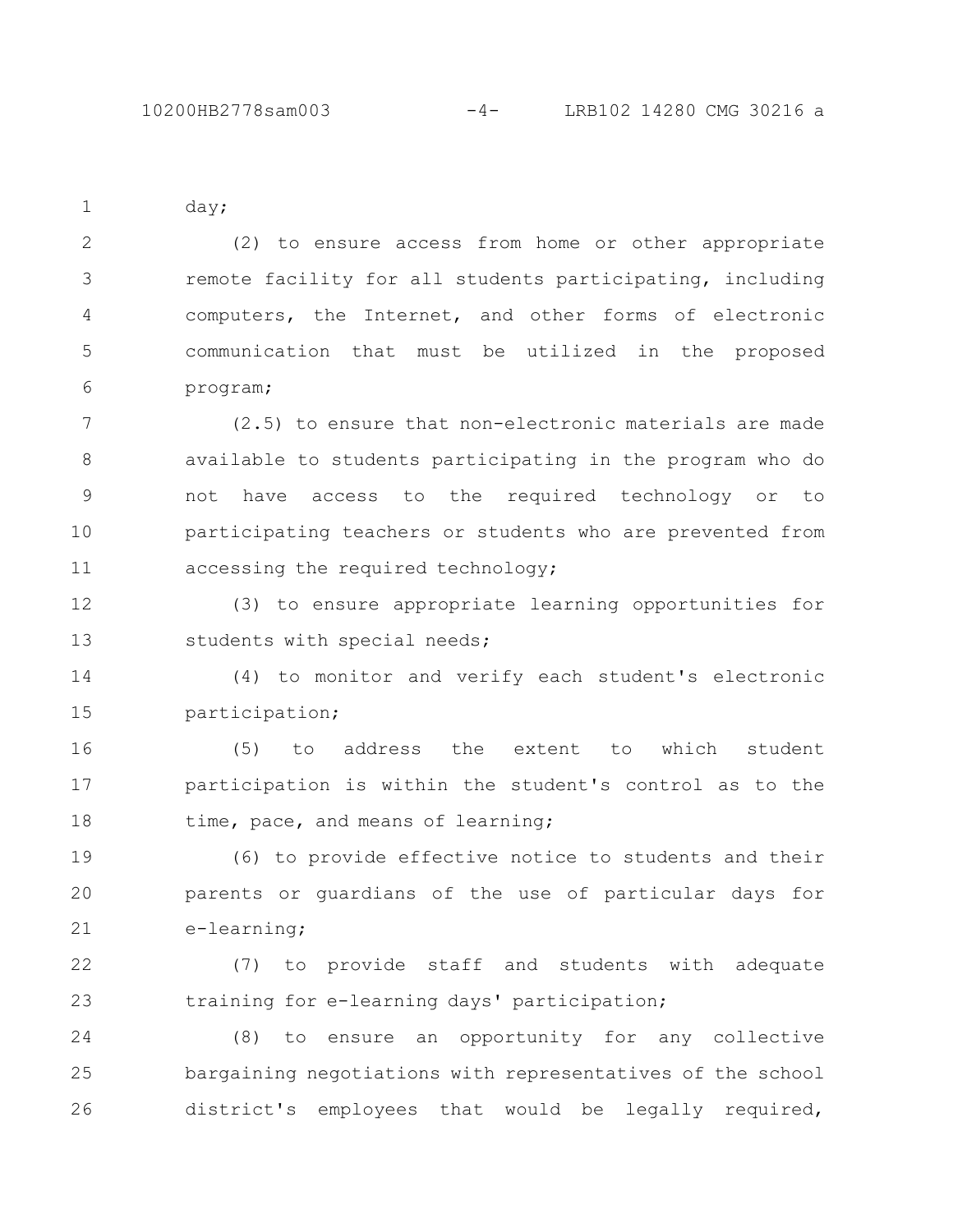including all classifications of school district employees who are represented by collective bargaining agreements and who would be affected in the event of an e-learning day; 1 2 3 4

(9) to review and revise the program as implemented to address difficulties confronted; and 5 6

(10) to ensure that the protocol regarding general expectations and responsibilities of the program is communicated to teachers, staff, and students at least 30 days prior to utilizing an e-learning day. 7 8 9 10

The school board's approval of a school district's initial e-learning program and renewal of the e-learning program shall be for a term of 3 years. 11 12 13

(d-10) A school district shall pay to its employees who provide educational support services to the district, including, but not limited to, custodial, transportation, food service providers, classroom assistants, or administrative staff, their daily, regular rate of pay and benefits rendered for any school closure or e-learning day if the closure precludes them from performing their regularly scheduled duties and the employee would have reported for work but for the closure. 14 15 16 17 18 19 20 21 22

(d-15) A school district shall make full payment that would have otherwise been paid to its contractors who provide educational support services to the district, including, but not limited to, custodial, transportation, food service 23 24 25 26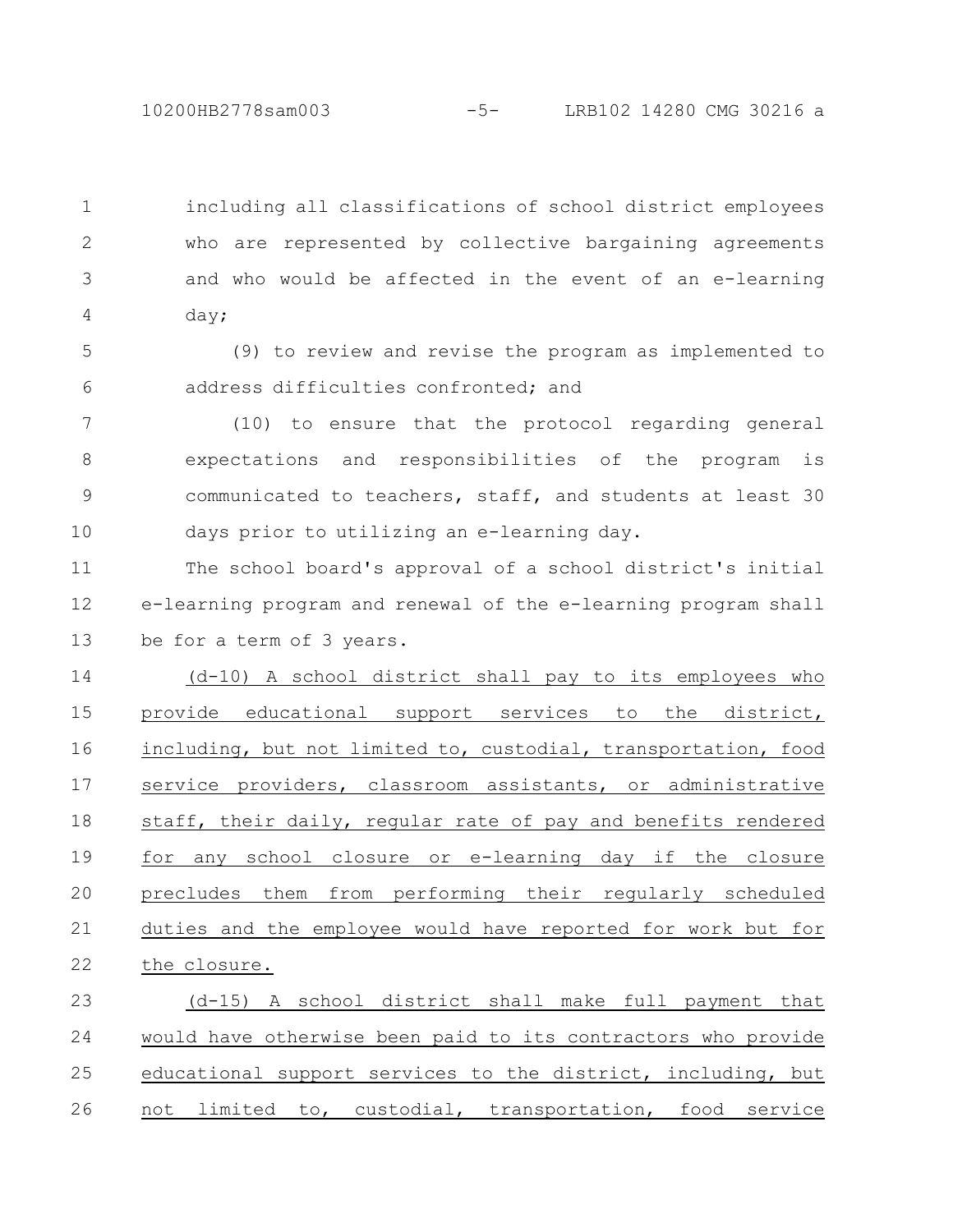10200HB2778sam003 -6- LRB102 14280 CMG 30216 a

| $\mathbf{1}$    | providers, classroom assistants, or administrative staff,      |
|-----------------|----------------------------------------------------------------|
| $\mathbf{2}$    | their daily, regular rate of pay and benefits rendered for any |
| 3               | school closure or e-learning day if any closure precludes them |
| 4               | from performing their regularly scheduled duties and employees |
| 5               | would have reported for work but for the closure. The          |
| 6               | employees who provide the support services covered by such     |
| $7\phantom{.0}$ | contracts shall be paid their daily bid package rates and      |
| 8               | benefits as defined by their local operating agreements or     |
| 9               | collective bargaining agreements.                              |
| 10              | (e)<br>The<br>State Board of Education may adopt rules         |
| 11              | consistent with the provision of this Section.                 |
| 12              | (Source: P.A. 100-760, eff. 8-10-18; 101-12, eff. 7-1-19;      |
| 13              | $101-643$ , eff. $6-18-20.$ )                                  |
|                 |                                                                |
| 14              | (Text of Section after amendment by P.A. 102-584)              |
| 15              | Sec. 10-20.56. E-learning days.                                |
| 16              | The State Board of Education shall establish and<br>(a)        |
| 17              | maintain, for implementation in school districts, a program    |
| 18              | for use of electronic-learning (e-learning) days, as described |
| 19              | in this Section. School districts may utilize a program        |
| 20              | approved under this Section for use during remote learning     |
| 21              | days and blended remote learning days under Section 10-30 or   |

34-18.66. 22

(b) The school board of a school district may, by resolution, adopt a research-based program or research-based programs for e-learning days district-wide that shall permit 23 24 25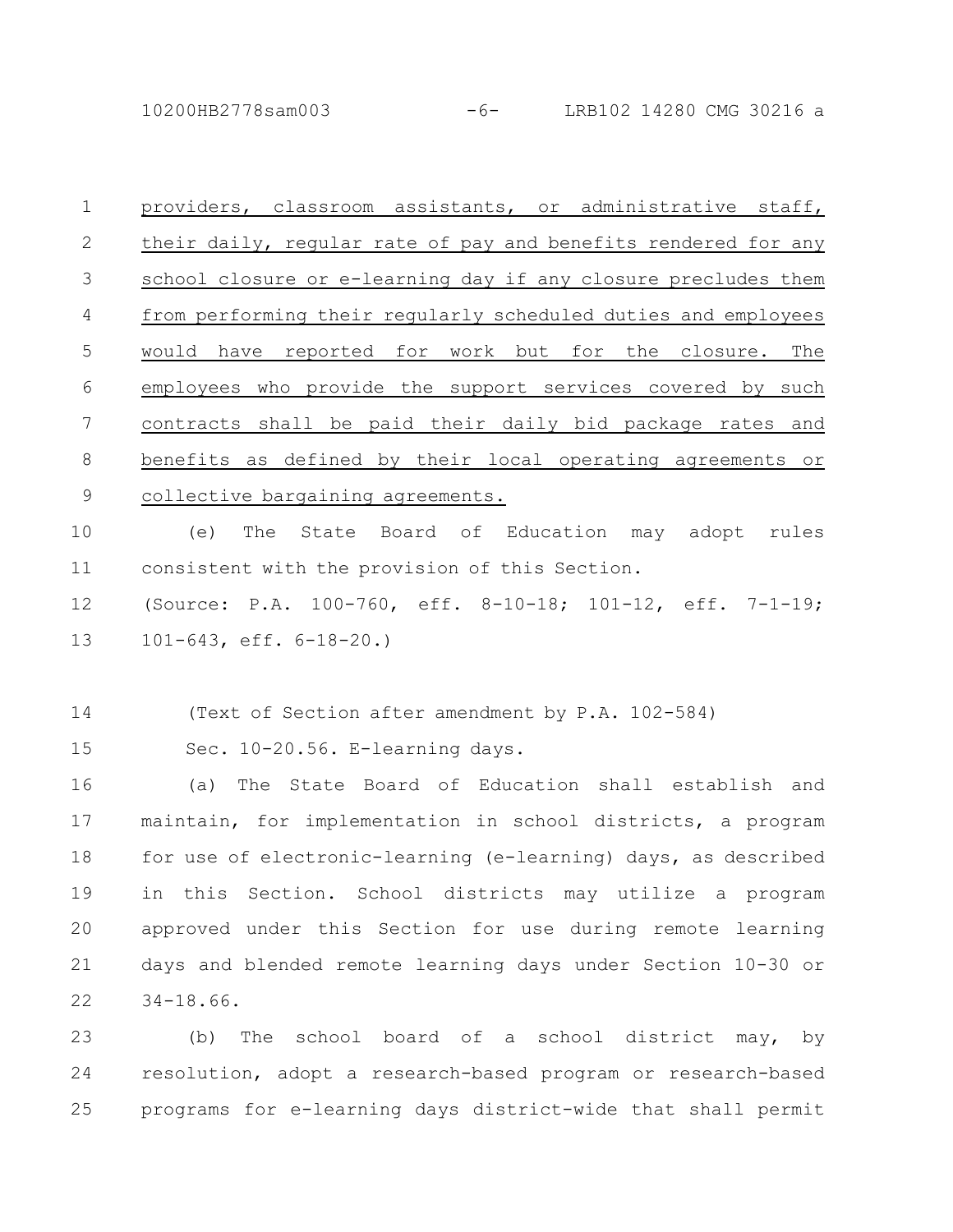10200HB2778sam003 -7- LRB102 14280 CMG 30216 a

student instruction to be received electronically while students are not physically present in lieu of the district's scheduled emergency days as required by Section 10-19 of this Code or because a school was selected to be a polling place under Section 11-4.1 of the Election Code. The research-based program or programs may not exceed the minimum number of emergency days in the approved school calendar and must be verified by the regional office of education or intermediate service center for the school district on or before September 1st annually to ensure access for all students. The regional office of education or intermediate service center shall ensure that the specific needs of all students are met, including special education students and English learners, and that all mandates are still met using the proposed research-based program. The e-learning program may utilize the Internet, telephones, texts, chat rooms, or other similar means of electronic communication for instruction and interaction between teachers and students that meet the needs of all learners. The e-learning program shall address the school district's responsibility to ensure that all teachers and staff who may be involved in the provision of e-learning have access to any and all hardware and software that may be required for the program. If a proposed program does not address this responsibility, the school district must propose an alternate program. 1 2 3 4 5 6 7 8 9 10 11 12 13 14 15 16 17 18 19 20 21 22 23 24 25

26

(c) Before its adoption by a school board, the school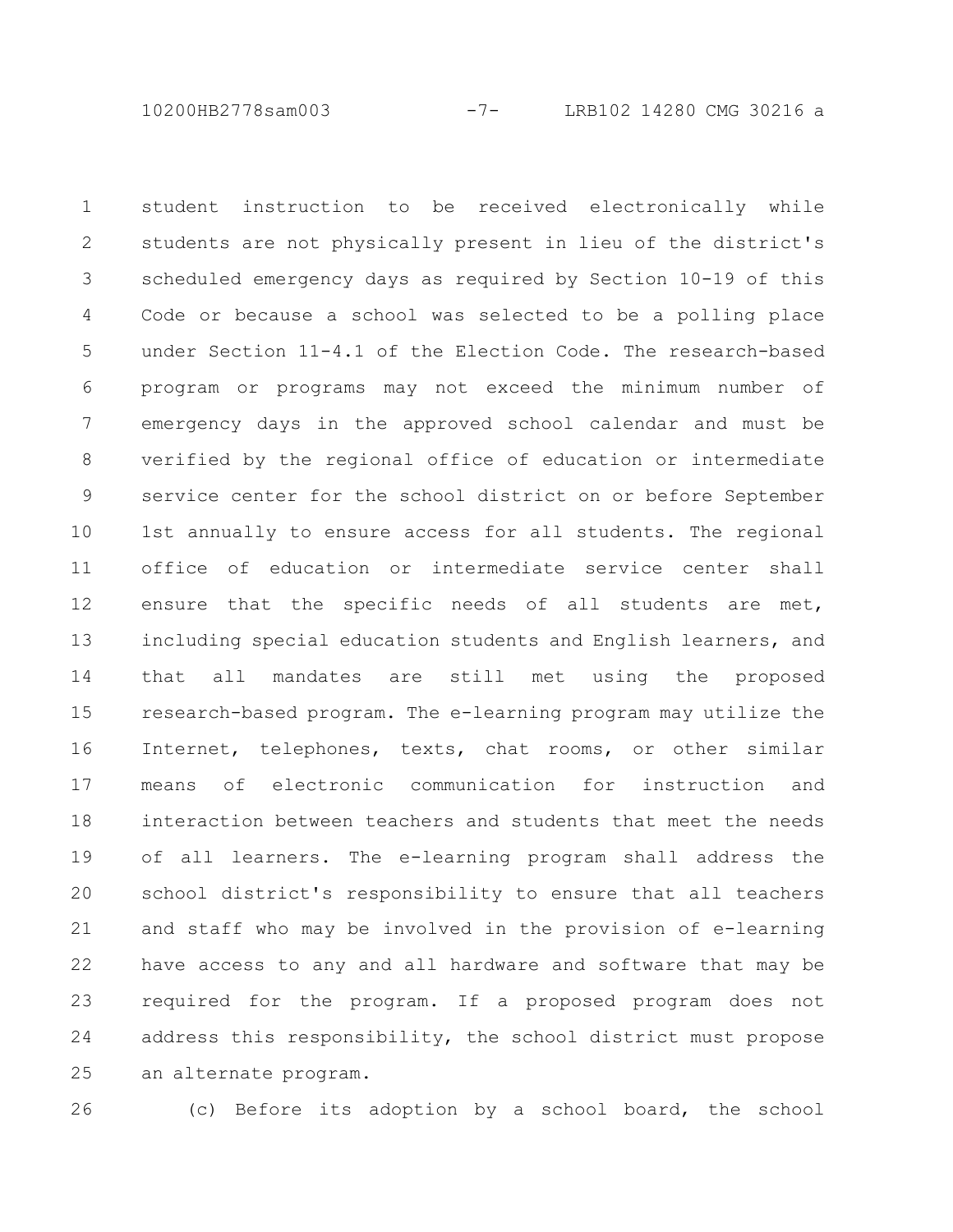10200HB2778sam003 -8- LRB102 14280 CMG 30216 a

board must hold a public hearing on a school district's initial proposal for an e-learning program or for renewal of such a program, at a regular or special meeting of the school board, in which the terms of the proposal must be substantially presented and an opportunity for allowing public comments must be provided. Notice of such public hearing must be provided at least 10 days prior to the hearing by: 1 2 3 4 5 6 7

8

9

(1) publication in a newspaper of general circulation in the school district;

(2) written or electronic notice designed to reach the parents or guardians of all students enrolled in the school district; and 10 11 12

(3) written or electronic notice designed to reach any exclusive collective bargaining representatives of school district employees and all those employees not in a collective bargaining unit. 13 14 15 16

(d) The regional office of education or intermediate service center for the school district must timely verify that a proposal for an e-learning program has met the requirements specified in this Section and that the proposal contains provisions designed to reasonably and practicably accomplish the following: 17 18 19 20 21 22

(1) to ensure and verify at least 5 clock hours of instruction or school work, as required under Section 10-19.05, for each student participating in an e-learning day; 23 24 25 26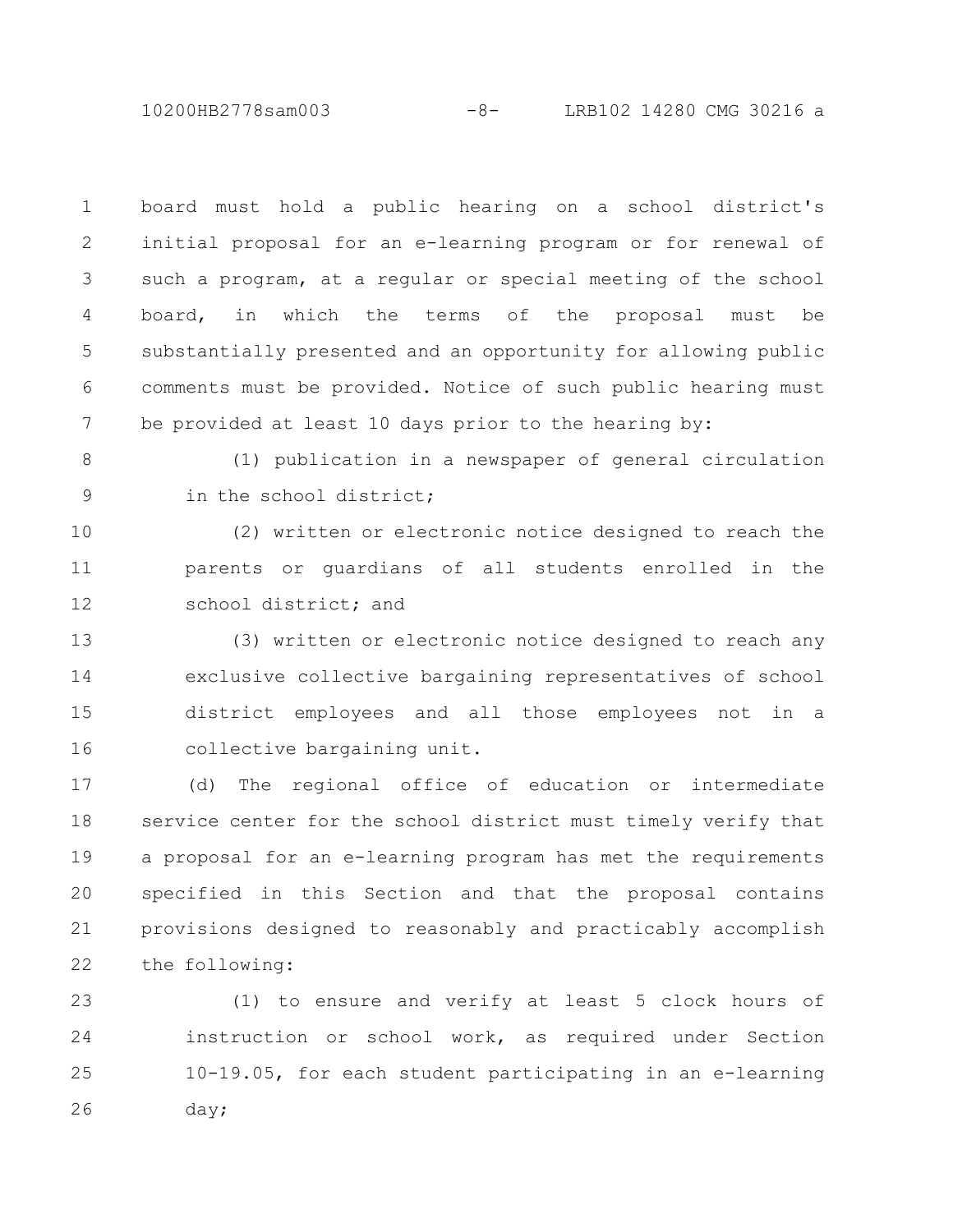(2) to ensure access from home or other appropriate remote facility for all students participating, including computers, the Internet, and other forms of electronic communication that must be utilized in the proposed program; 1 2 3 4 5

(2.5) to ensure that non-electronic materials are made available to students participating in the program who do not have access to the required technology or to participating teachers or students who are prevented from accessing the required technology; 6 7 8 9 10

(3) to ensure appropriate learning opportunities for students with special needs; 11 12

(4) to monitor and verify each student's electronic participation; 13 14

(5) to address the extent to which student participation is within the student's control as to the time, pace, and means of learning; 15 16 17

(6) to provide effective notice to students and their parents or guardians of the use of particular days for e-learning; 18 19 20

(7) to provide staff and students with adequate training for e-learning days' participation; 21 22

(8) to ensure an opportunity for any collective bargaining negotiations with representatives of the school district's employees that would be legally required, including all classifications of school district employees 23 24 25 26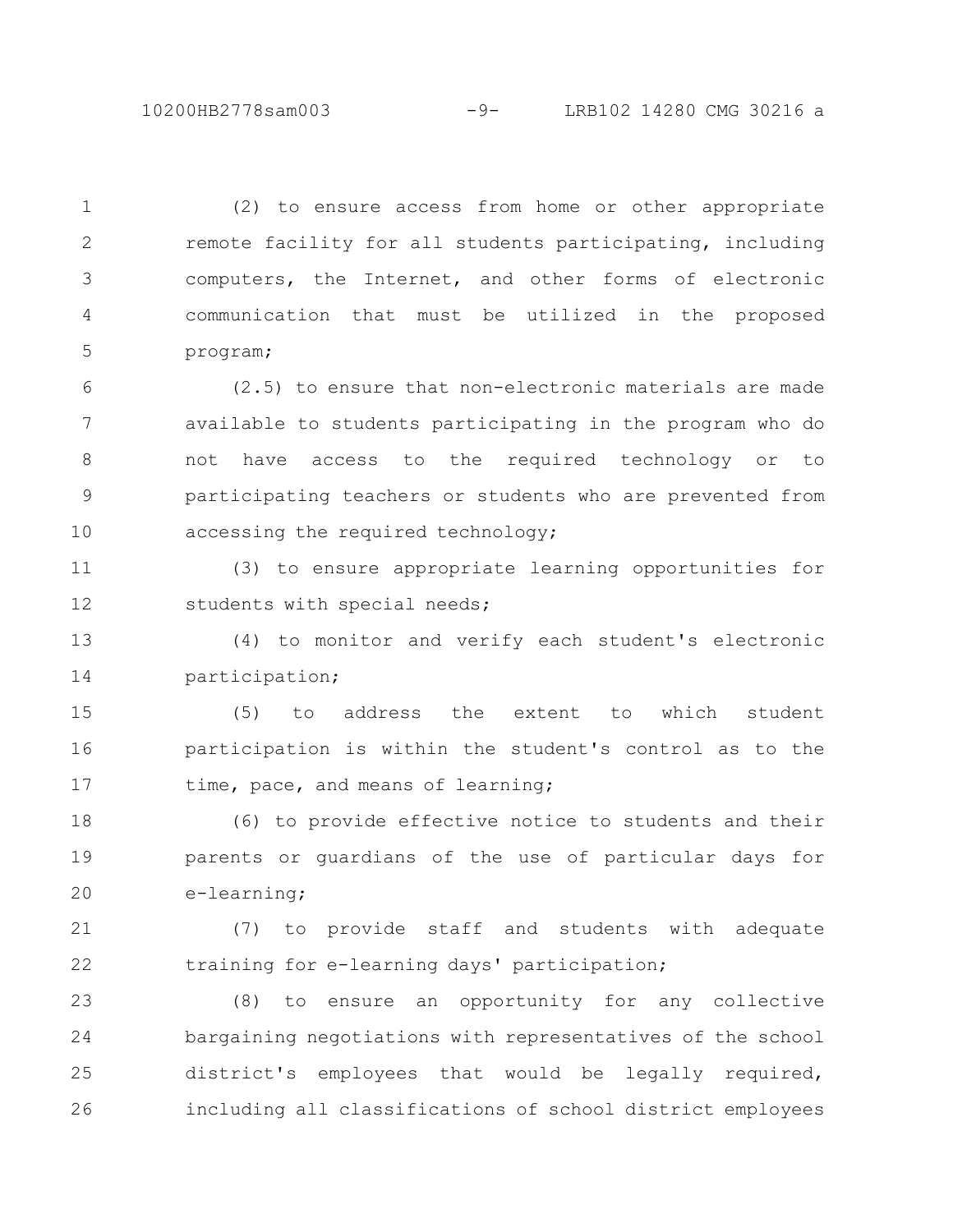who are represented by collective bargaining agreements and who would be affected in the event of an e-learning day; 1 2 3

(9) to review and revise the program as implemented to address difficulties confronted; and 4 5

(10) to ensure that the protocol regarding general expectations and responsibilities of the program is communicated to teachers, staff, and students at least 30 days prior to utilizing an e-learning day. 6 7 8 9

The school board's approval of a school district's initial e-learning program and renewal of the e-learning program shall be for a term of 3 years. 10 11 12

(d-5) A school district shall pay to its contractors who provide educational support services to the district, including, but not limited to, custodial, transportation, or food service providers, their daily, regular rate of pay or billings rendered for any e-learning day that is used because a school was selected to be a polling place under Section 11-4.1 of the Election Code, except that this requirement does not apply to contractors who are paid under contracts that are entered into, amended, or renewed on or after March 15, 2022 or to contracts that otherwise address compensation for such e-learning days. 13 14 15 16 17 18 19 20 21 22 23

(d-10) A school district shall pay to its employees who provide educational support services to the district, including, but not limited to, custodial, transportation, food 24 25 26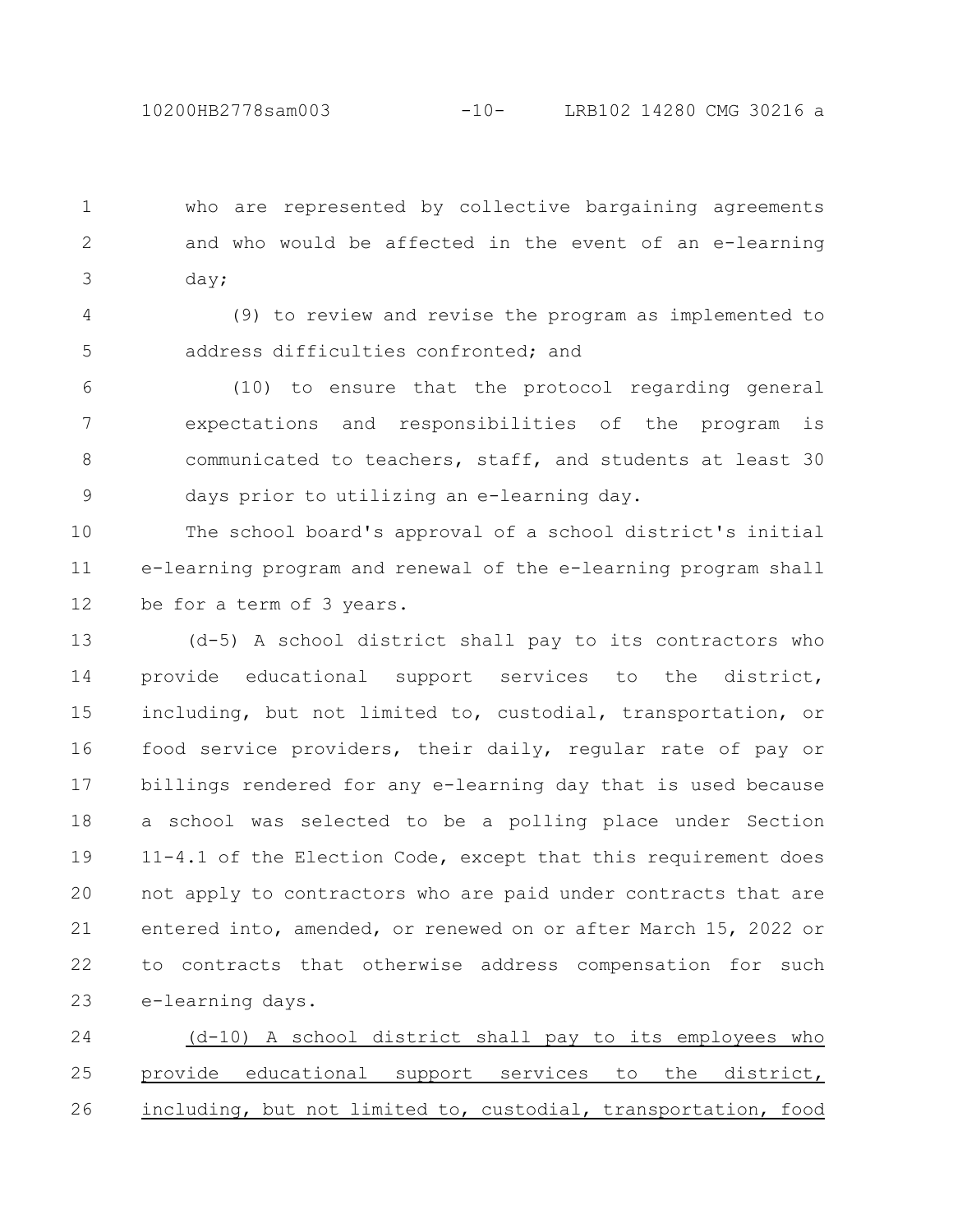| $\mathbf 1$   | service providers, classroom assistants, or administrative     |
|---------------|----------------------------------------------------------------|
| $\mathbf{2}$  | staff, their daily, regular rate of pay and benefits rendered  |
| $\mathcal{S}$ | for any school closure or e-learning day if the closure        |
| $\sqrt{4}$    | precludes them from performing their regularly scheduled       |
| 5             | duties and the employee would have reported for work but for   |
| 6             | the closure.                                                   |
| 7             | (d-15) A school district shall make full payment that          |
| $\,8\,$       | would have otherwise been paid to its contractors who provide  |
| $\mathcal{G}$ | educational support services to the district, including, but   |
| 10            | not limited to, custodial, transportation, food service        |
| 11            | providers, classroom assistants, or administrative staff,      |
| 12            | their daily, regular rate of pay and benefits rendered for any |
| 13            | school closure or e-learning day if any closure precludes them |
| 14            | from performing their regularly scheduled duties and employees |
| 15            | would have reported for work but for the closure. The          |
| 16            | employees who provide the support services covered by such     |
| 17            | contracts shall be paid their daily bid package rates and      |
| 18            | benefits as defined by their local operating agreements or     |
| 19            | collective bargaining agreements.                              |

(e) The State Board of Education may adopt rules consistent with the provision of this Section. 20 21

(Source: P.A. 101-12, eff. 7-1-19; 101-643, eff. 6-18-20; 102-584, eff. 6-1-22.) 22 23

(105 ILCS 5/10-20.82 new) 24

Sec. 10-20.82. COVID-19 paid administrative leave. 25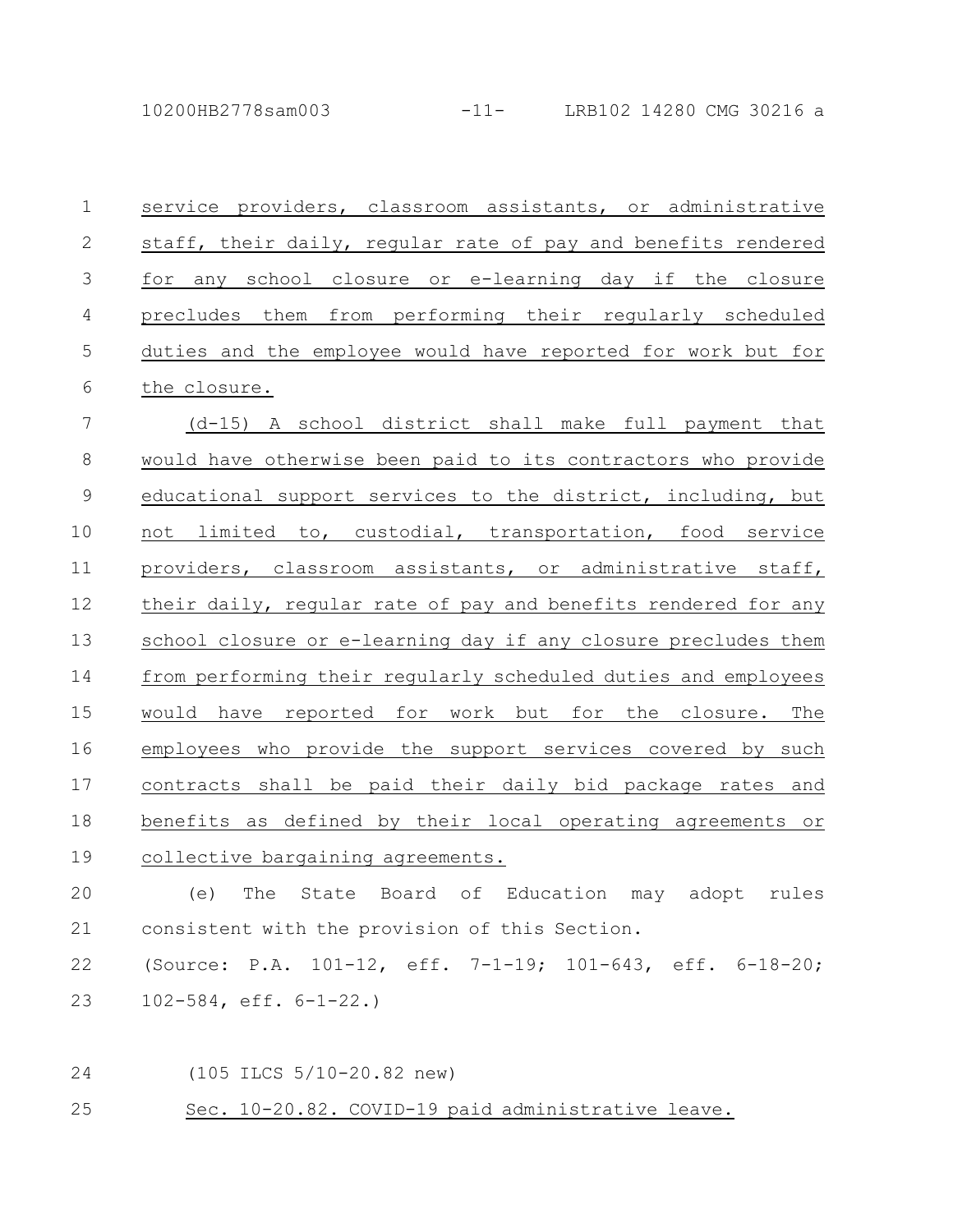| $\mathbf 1$     | (a) During any time a school district, the State or any of             |
|-----------------|------------------------------------------------------------------------|
| $\mathbf{2}$    | its agencies, or a local public health department has issued           |
| $\mathfrak{Z}$  | guidance, mandates, or rules related to COVID-19 that restrict         |
| $\overline{4}$  | an employee of the school district for purposes related to             |
| 5               | COVID-19 and public health from being on school district               |
| 6               | property, the employee of the school district shall receive as         |
| $7\phantom{.0}$ | many days of administrative leave as required to abide by such         |
| $8\,$           | public health quidance, mandates, and requirements issued by           |
| $\mathcal{G}$   | the Department of Public Health, unless a longer period of             |
| 10              | paid administrative leave has been negotiated with the                 |
| 11              | exclusive bargaining representative, when the Governor has             |
| 12              | declared a disaster due to a public health emergency pursuant          |
| 13              | to Section 7 of the Illinois Emergency Management Agency Act.          |
| 14              | (b) An employee of a school district shall receive paid                |
| 15              | administrative leave pursuant to subsection (a), unless a              |
| 16              | longer period of paid administrative leave has been negotiated         |
| 17              | with the exclusive bargaining representative, to care for a            |
| 18              | child of the employee if the child is unable to attend                 |
| 19              | or secondary school because the child must be<br>elementary            |
| 20              | isolated or quarantined from others because the child has:             |
| 21              | a confirmed positive COVID-19 diagnosis via a<br>(1)                   |
| 22              | molecular amplification diagnostic test, such<br>as<br>$\underline{a}$ |
| 23              | polymerase chain reaction (PCR) test for COVID-19;                     |
| 24              | a probable COVID-19 diagnosis via an<br>antigen<br>(2)                 |
| 25              | diagnostic test; or                                                    |
| 26              | been in close contact with a person who has a<br>(3)                   |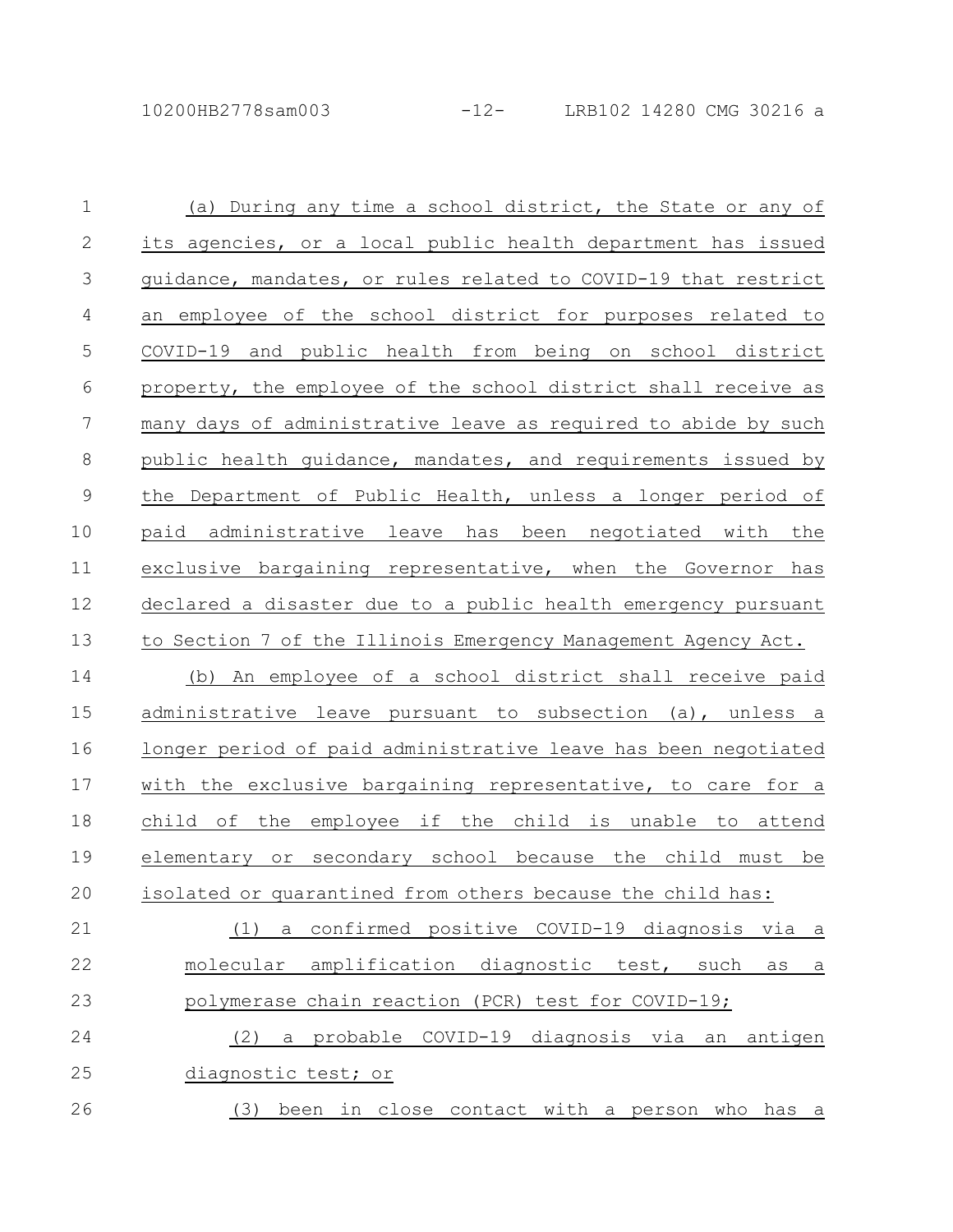| $\mathbf{1}$   | confirmed case of COVID-19.                                    |
|----------------|----------------------------------------------------------------|
| 2              | An employee of a school district who is on paid<br>(C)         |
| 3              | administrative leave pursuant to this Section must provide all |
| $\overline{4}$ | documentation requested by the school board.                   |
| 5              | An employee of a school district who is<br>(d)<br>on paid      |
| 6              | administrative leave pursuant to this Section shall receive    |
| 7              | the<br>employee's regular rate of pay.<br>The use<br>of a paid |
| 8              | administrative leave day or days by an employee pursuant to    |
| 9              | this Section shall not diminish any other leave or benefits of |
| 10             | the employee.                                                  |
| 11             | (e) An employee of the school district may not accrue paid     |
| 12             | administrative leave pursuant to this Section.                 |
| 13             | For an employee of a school district to be eligible to<br>(f)  |
| 14             | receive paid administrative leave pursuant to this Section,    |
| 15             | the employee must:                                             |
| 16             | have received the recommended dose of a COVID-19<br>(1)        |
| 17             | vaccine approved by the United States Food and<br>Drug         |
| 18             | Administration; or                                             |
| 19             | the<br>COVID-19 testing program<br>(2)<br>participate in       |
| 20             | provided by the school district at least once a week.          |

(105 ILCS 5/24-6) 21

Sec. 24-6. Sick leave. The school boards of all school districts, including special charter districts, but not including school districts in municipalities of 500,000 or more, shall grant their full-time teachers, and also shall 22 23 24 25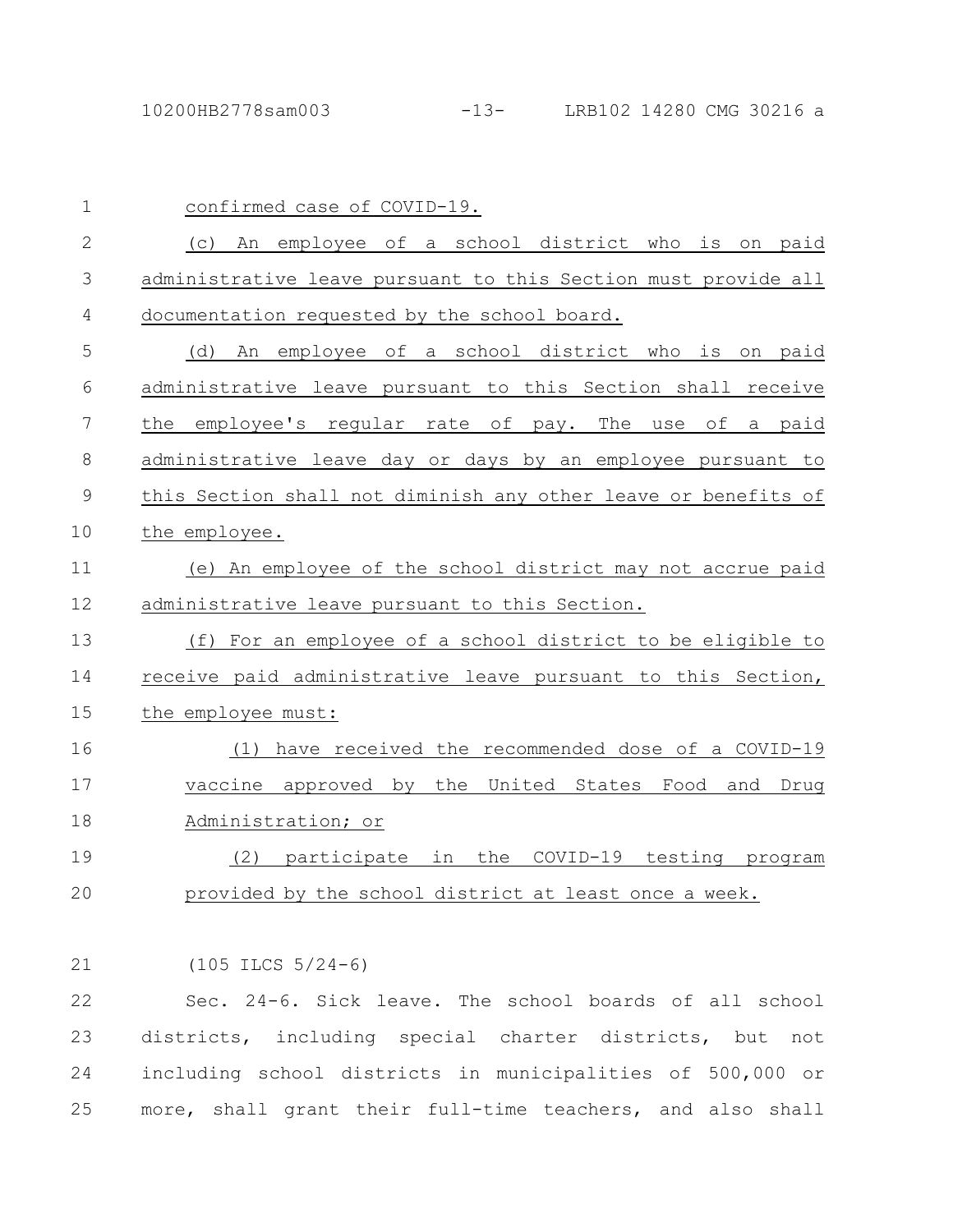10200HB2778sam003 -14- LRB102 14280 CMG 30216 a

grant such of their other employees as are eligible to participate in the Illinois Municipal Retirement Fund under the "600-Hour Standard" established, or under such other eligibility participation standard as may from time to time be established, by rules and regulations now or hereafter promulgated by the Board of that Fund under Section 7-198 of the Illinois Pension Code, as now or hereafter amended, sick leave provisions not less in amount than 10 days at full pay in each school year. If any such teacher or employee does not use the full amount of annual leave thus allowed, the unused amount shall be allowed to accumulate to a minimum available leave of 180 days at full pay, including the leave of the current year. Sick leave shall be interpreted to mean personal illness, quarantine at home, or serious illness or death in the immediate family or household. The school board may require a certificate from a physician licensed in Illinois to practice medicine and surgery in all its branches, a chiropractic physician licensed under the Medical Practice Act of 1987, a licensed advanced practice registered nurse, a licensed physician assistant, or, if the treatment is by prayer or spiritual means, a spiritual adviser or practitioner of the teacher's or employee's faith as a basis for pay during leave after an absence of 3 days for personal illness or as the school board may deem necessary in other cases. If the school board does require a certificate as a basis for pay during leave of less than 3 days for personal illness, the school 1 2 3 4 5 6 7 8 9 10 11 12 13 14 15 16 17 18 19 20 21 22 23 24 25 26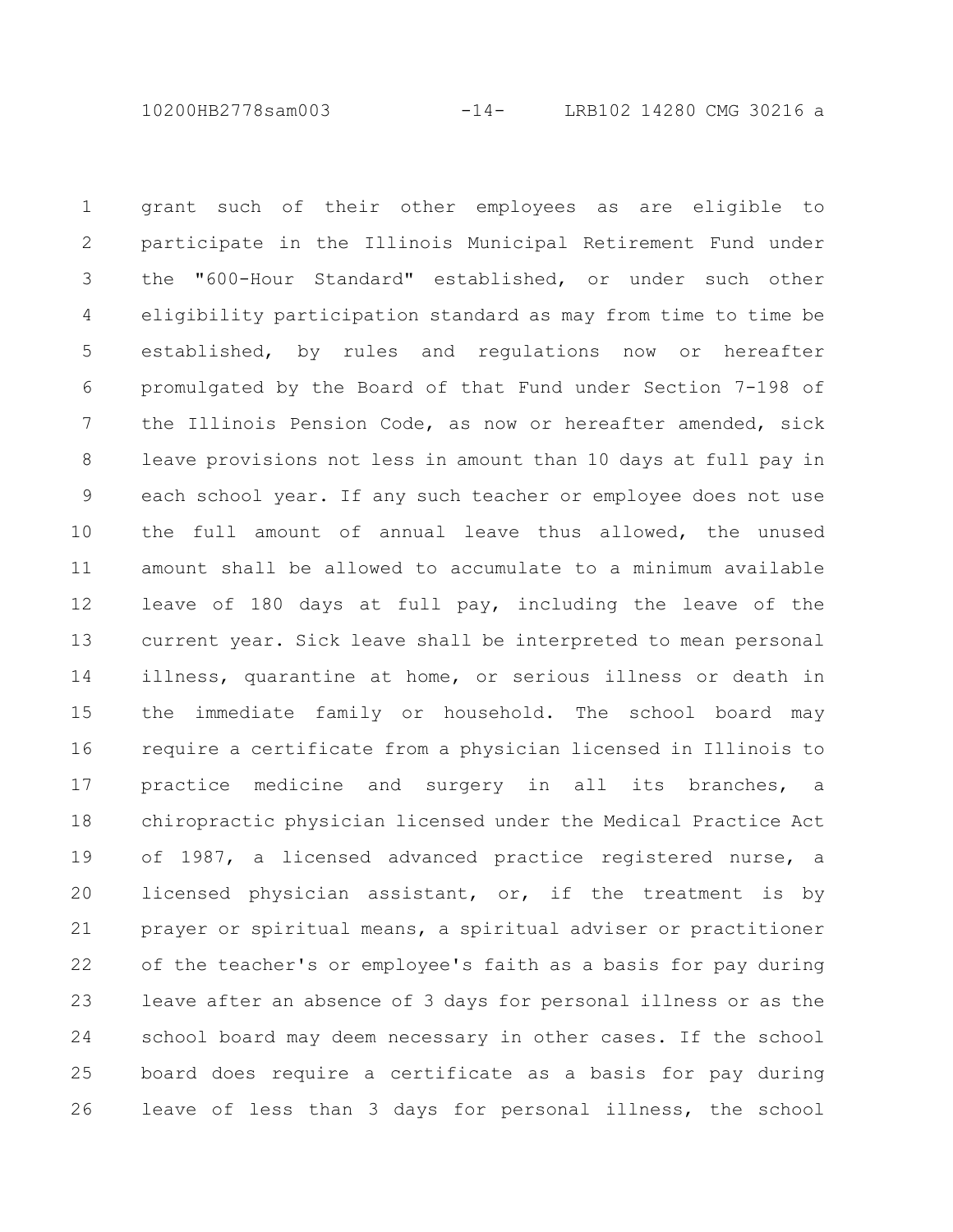10200HB2778sam003 -15- LRB102 14280 CMG 30216 a

board shall pay, from school funds, the expenses incurred by

1

the teachers or other employees in obtaining the certificate. Sick leave shall also be interpreted to mean birth, adoption, placement for adoption, and the acceptance of a child in need of foster care. Teachers and other employees to which this Section applies are entitled to use up to 30 days of paid sick leave because of the birth of a child that is not dependent on the need to recover from childbirth. Paid sick leave because of the birth of a child may be used absent medical certification for up to 30 working school days, which days may be used at any time within the 12-month period following the birth of the child. The use of up to 30 working school days of paid sick leave because of the birth of a child may not be diminished as a result of any intervening period of nonworking days or school not being in session, such as for summer, winter, or spring break or holidays, that may occur during the use of the paid sick leave. For paid sick leave for adoption, placement for adoption, or the acceptance of a child in need of foster care, the school board may require that the teacher or other employee to which this Section applies provide evidence that the formal adoption process or the formal foster care process is underway, and such sick leave is limited to 30 days unless a longer leave has been negotiated with the exclusive bargaining representative. Paid sick leave for adoption, placement for adoption, or the acceptance of a child in need of foster care need not be used consecutively 2 3 4 5 6 7 8 9 10 11 12 13 14 15 16 17 18 19 20 21 22 23 24 25 26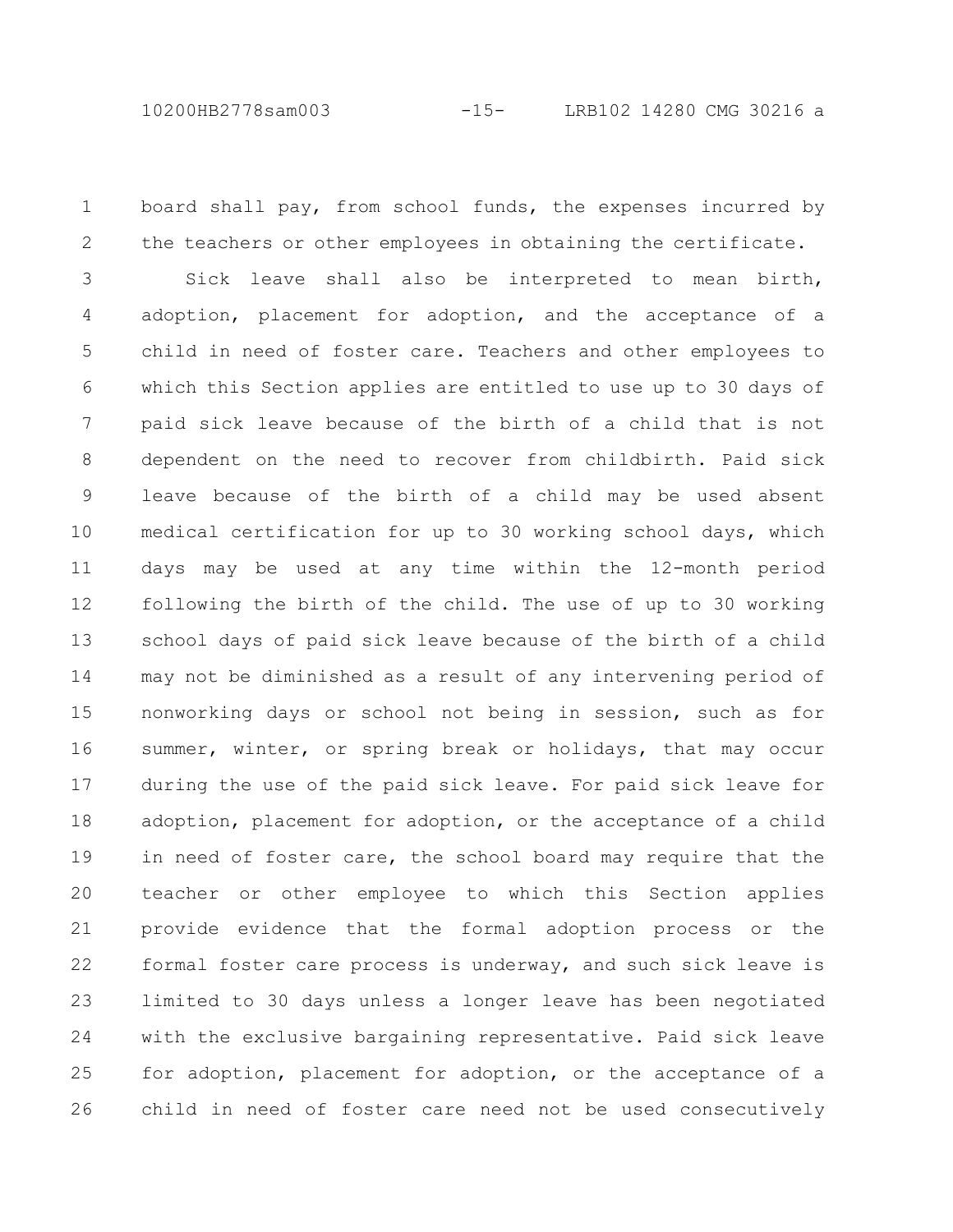10200HB2778sam003 -16- LRB102 14280 CMG 30216 a

once the formal adoption process or the formal foster care process is underway, and such sick leave may be used for reasons related to the formal adoption process or the formal foster care process prior to taking custody of the child or accepting the child in need of foster care, in addition to using such sick leave upon taking custody of the child or accepting the child in need of foster care. 1 2 3 4 5 6 7

If, by reason of any change in the boundaries of school districts, or by reason of the creation of a new school district, the employment of a teacher is transferred to a new or different board, the accumulated sick leave of such teacher is not thereby lost, but is transferred to such new or different district. 8 9 10 11 12 13

Any sick leave used by a teacher or employee during the 2021-2022 school year for reasons related to guidance, mandates, or rules issued by the school district, the State or any of its agencies, or a local public health department related to COVID-19 and public health shall be returned to the teacher or employee. 14 15 16 17 18 19

For purposes of this Section, "immediate family" shall include parents, spouse, brothers, sisters, children, grandparents, grandchildren, parents-in-law, brothers-in-law, sisters-in-law, and legal guardians. 20 21 22 23

(Source: P.A. 102-275, eff. 8-6-21.) 24

(105 ILCS 5/34-18.77 new) 25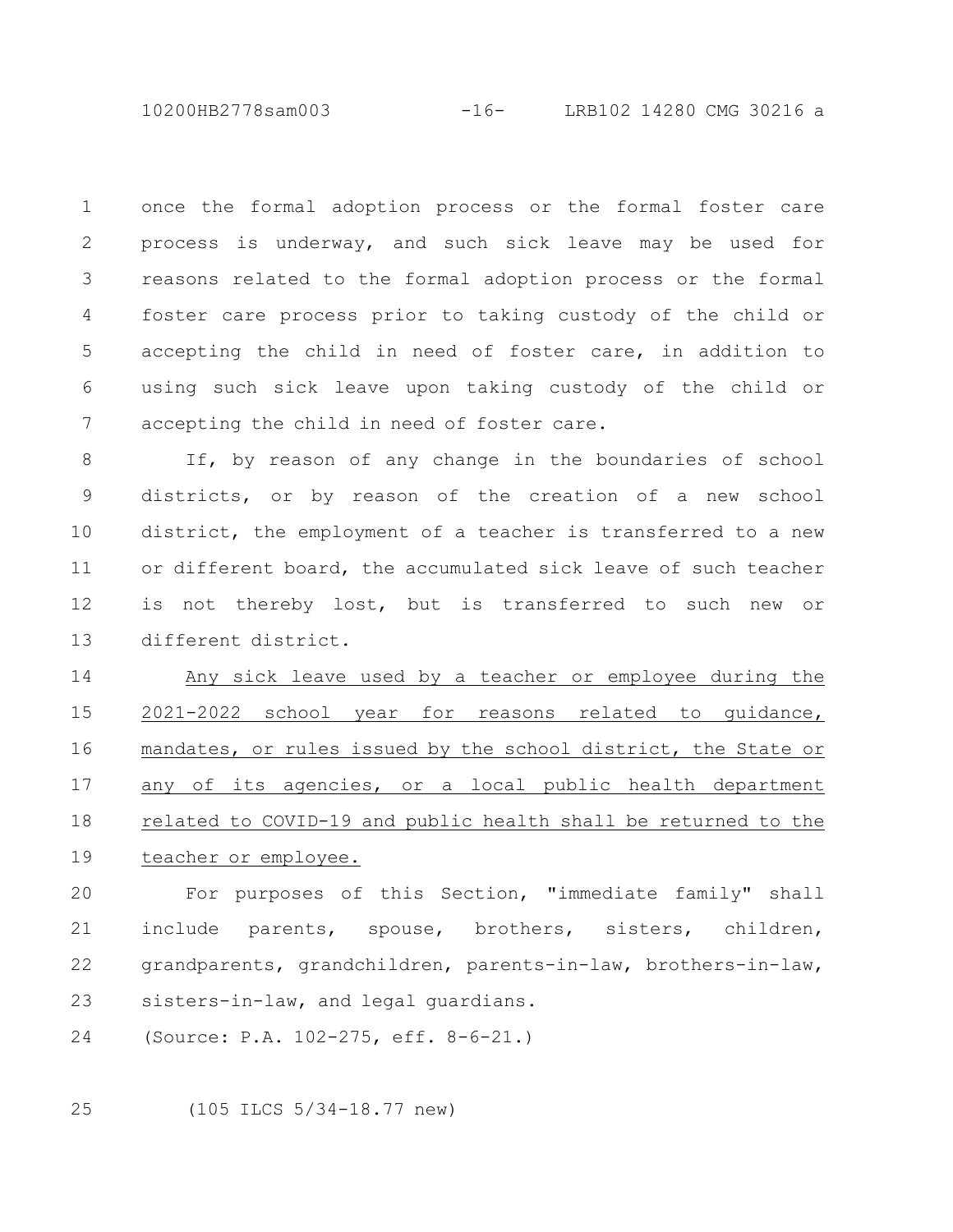| 1            | Sec. 34-18.77. COVID-19 paid administrative leave.                  |
|--------------|---------------------------------------------------------------------|
| $\mathbf{2}$ | (a) During any time the school district, the State or any           |
| 3            | its agencies, or a local public health department has<br>of         |
| 4            | issued quidance, mandates, or rules related to COVID-19 that        |
| 5            | restrict an employee of the school district for purposes            |
| 6            | related to COVID-19 and public health from being on school          |
| 7            | district property, the employee of the school district shall        |
| 8            | receive as many days of administrative leave as required to         |
| $\mathsf 9$  | such public health guidance, mandates, and<br>abide<br>by           |
| 10           | requirements issued by the Department of Public Health, unless      |
| 11           | longer period of paid administrative leave has<br>been<br>а         |
| 12           | negotiated with the exclusive bargaining representative, when       |
| 13           | the Governor has declared a disaster due to a public health         |
| 14           | emergency pursuant to Section 7 of the Illinois Emergency           |
| 15           | Management Agency Act.                                              |
| 16           | (b) An employee of the school district shall receive paid           |
| 17           | administrative leave pursuant to subsection (a), unless a           |
| 18           | longer period of paid administrative leave has been negotiated      |
| 19           | with the exclusive bargaining representative, to care for a         |
| 20           | child of the employee if the child is unable to attend              |
| 21           | elementary or secondary school because the child must be            |
| 22           | isolated or quarantined from others because the child has:          |
| 23           | a confirmed positive COVID-19 diagnosis via a<br>(1)                |
| 24           | molecular amplification diagnostic test, such as<br>$\underline{a}$ |
| 25           | polymerase chain reaction (PCR) test for COVID-19;                  |
| 26           | a probable COVID-19 diagnosis via an<br>antigen<br>(2)              |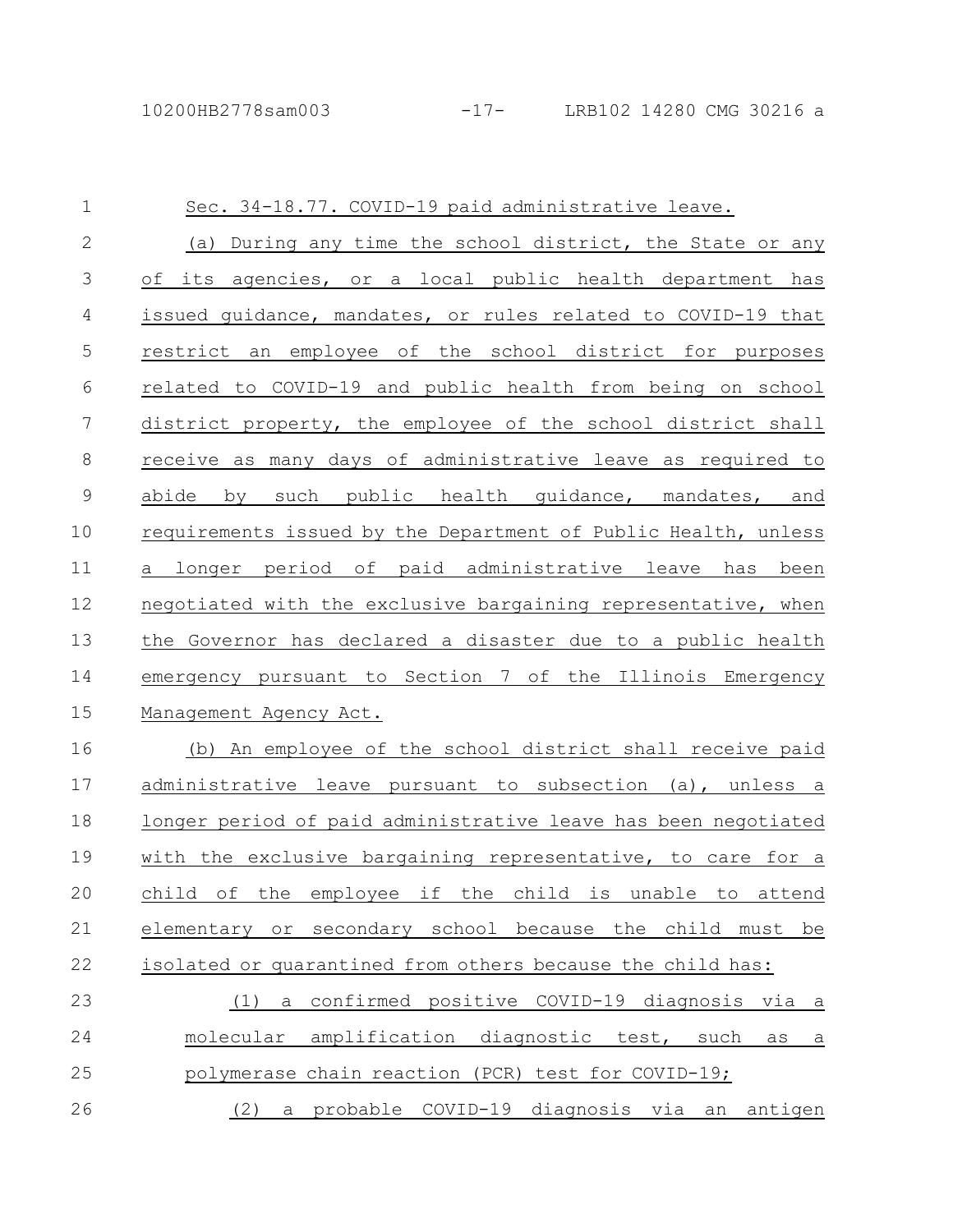| $\mathbf{2}$ | been in close contact with a person who has<br>(3)<br>- a                                       |
|--------------|-------------------------------------------------------------------------------------------------|
| 3            | confirmed case of COVID-19.                                                                     |
| 4            | An employee of the school district who is on paid<br>(C)                                        |
| 5            | administrative leave pursuant to this Section must provide all                                  |
| 6            | documentation requested by the board.                                                           |
| 7            | An employee of the school district who is on paid<br>(d)                                        |
| 8            | administrative leave pursuant to this Section shall receive                                     |
| $\mathsf 9$  | the<br>employee's regular rate of pay. The use<br>of a paid                                     |
| 10           | administrative leave day or days by an employee pursuant to                                     |
| 11           | this Section shall not diminish any other leave or benefits of                                  |
| 12           | the employee.                                                                                   |
| 13           | (e) An employee of the school district may not accrue paid                                      |
| 14           | administrative leave pursuant to this Section.                                                  |
| 15           | (f)<br>For an employee of the school district to be eligible                                    |
| 16           | to receive paid administrative leave pursuant to this Section,                                  |
| 17           | the employee must:                                                                              |
| 18           | have received the recommended dose of a COVID-19<br>(1)                                         |
| 19           | vaccine approved by the United States Food<br>and<br>Drug                                       |
| 20           | Administration; or                                                                              |
| 21           | COVID-19 testing<br>$\sim$ $\sim$ $\sim$ $\sim$<br>participate<br>the<br>in<br>program<br>$Z$ ) |
| 22           | provided by the school district at least once a week.                                           |
|              |                                                                                                 |
| 23           | $(105$ ILCS $5/34-85e$ new)                                                                     |
| 24           | Sec. 34-85e. Sick leave related to COVID-19. Any sick                                           |

25 leave used by a teacher or employee during the 2021-2022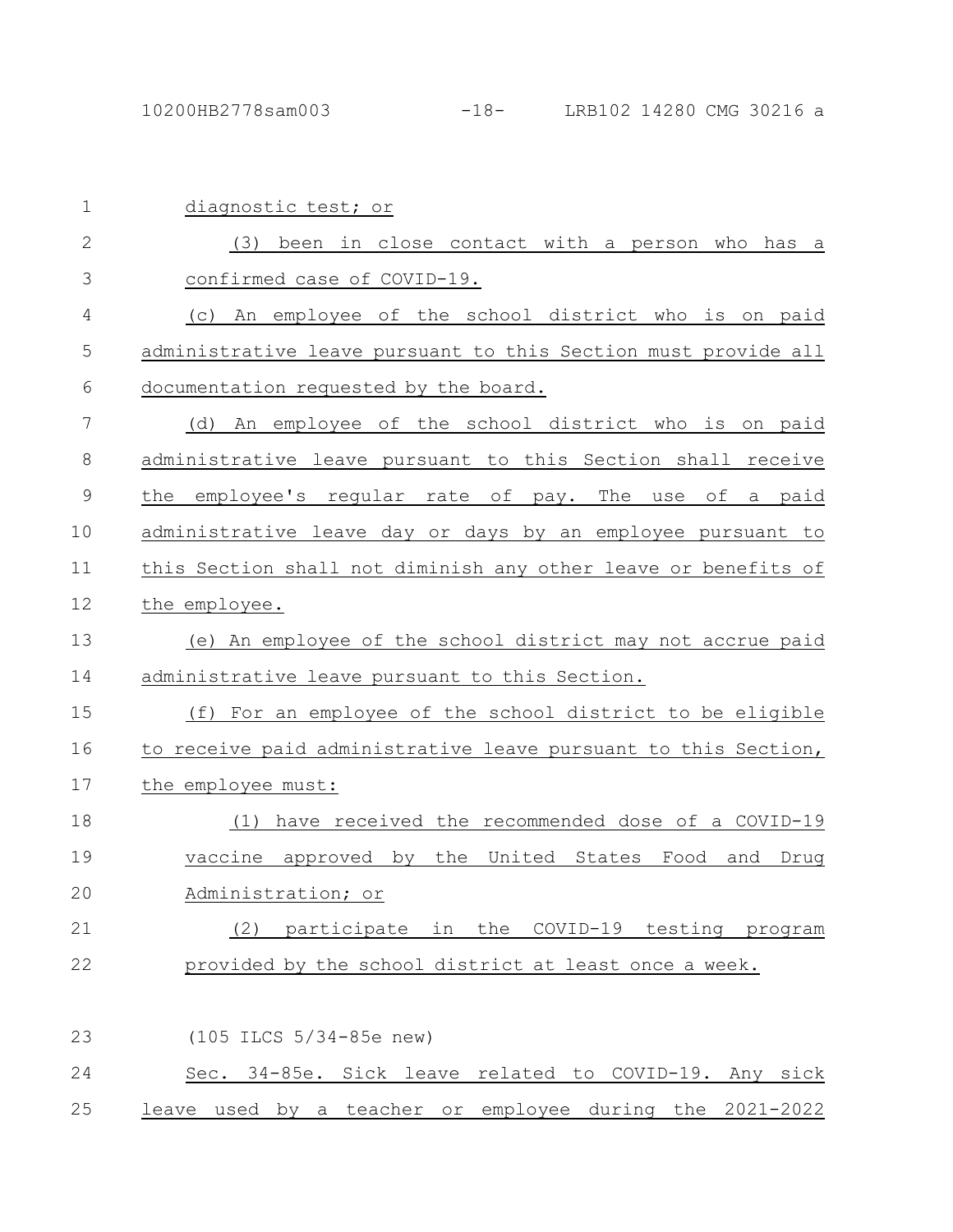10200HB2778sam003 -19- LRB102 14280 CMG 30216 a

| $\mathbf 1$   | reasons related to guidance, mandates, or<br>school year<br>for |
|---------------|-----------------------------------------------------------------|
| $\mathbf{2}$  | rules issued by the school district, the State or any of its    |
| $\mathcal{S}$ | agencies, or a local public health department related to        |
| 4             | COVID-19 and public health shall be returned to the teacher or  |
| 5             | employee.                                                       |
| 6             | Section 10. The University of Illinois Act is amended by        |
| 7             | adding Section 125 as follows:                                  |
| $\,8\,$       | (110 ILCS 305/125 new)                                          |
| $\mathsf 9$   | Sec. 125. COVID-19 paid administrative leave.                   |
| 10            | (a) During any time the Board of Trustees, the State or any     |
| 11            | its agencies, or a local public health department has<br>of     |
| 12            | issued guidance, mandates, or rules related to COVID-19 that    |
| 13            | restrict an employee of the university for purposes related to  |
| 14            | COVID-19 and public health from being on university property,   |
| 15            | the employee of the university shall receive as many days of    |
| 16            | administrative leave as required to abide by such public        |
| 17            | health quidance, mandates, and requirements issued by the       |
| 18            | Department of Public Health, unless a longer period of paid     |
| 19            | administrative leave has been negotiated with the exclusive     |
| 20            | bargaining representative, when the Governor has declared a     |
| 21            | disaster due to a public health emergency pursuant to Section   |
| 22            | 7 of the Illinois Emergency Management Agency Act.              |
| 23            | An employee of the university shall receive paid<br>(b)         |
| 24            | administrative leave pursuant to subsection (a), unless a       |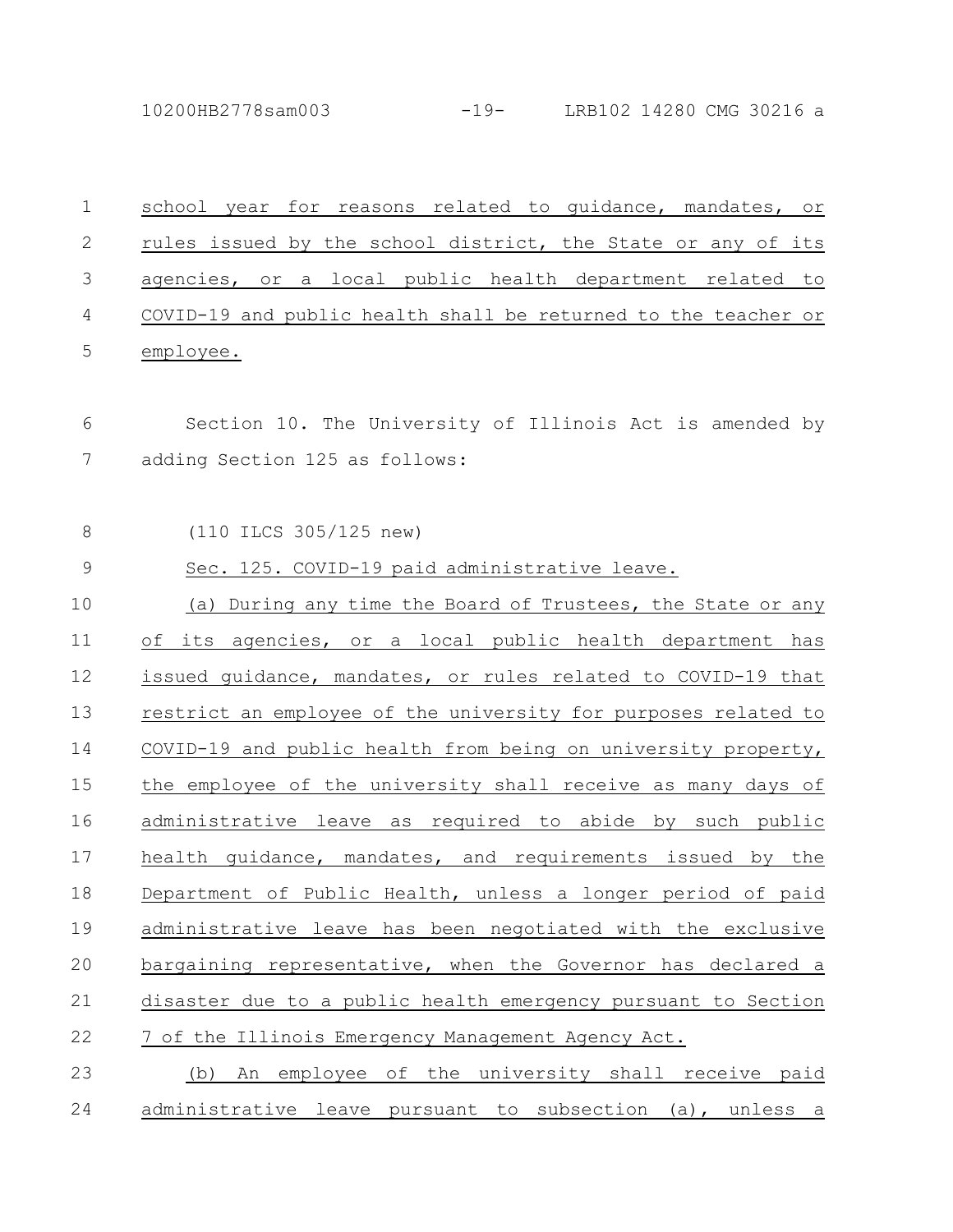10200HB2778sam003 -20- LRB102 14280 CMG 30216 a

| 1             | longer period of paid administrative leave has been negotiated              |
|---------------|-----------------------------------------------------------------------------|
| $\mathbf{2}$  | with the exclusive bargaining representative, to care for a                 |
| 3             | employee if the child is unable<br>child<br>of<br>the<br>attend<br>to       |
| 4             | secondary school because the child must be<br>elementary<br>or              |
| 5             | isolated or quarantined from others because the child has:                  |
| 6             | confirmed positive COVID-19 diagnosis via a<br>(1)<br>a                     |
| 7             | molecular amplification diagnostic test, such<br>as<br>$\underline{a}$      |
| $\,8\,$       | polymerase chain reaction (PCR) test for COVID-19;                          |
| $\mathcal{G}$ | a probable COVID-19 diagnosis via an antigen<br>(2)                         |
| 10            | diagnostic test; or                                                         |
| 11            | been in close contact with a person who has a<br>(3)                        |
| 12            | confirmed case of COVID-19.                                                 |
| 13            | оf<br>the<br>university<br>who<br>is<br>(C)<br>An<br>employee<br>paid<br>on |
| 14            | administrative leave pursuant to this Section must provide all              |
| 15            | documentation requested by the Board of Trustees.                           |
| 16            | the university who<br>(d)<br>employee of<br>is<br>paid<br>An<br>on          |
| 17            | administrative leave pursuant to this Section shall receive                 |
| 18            | the<br>employee's reqular rate of pay. The use<br>of a paid                 |
| 19            | administrative leave day or days by an employee pursuant to                 |
| 20            | this Section shall not diminish any other leave or benefits of              |
| 21            | the employee.                                                               |
| 22            | An employee of the university may not accrue paid<br>(e)                    |
| 23            | administrative leave pursuant to this Section.                              |
| 24            | (f) For an employee of the university to be eligible to                     |
| 25            | receive paid administrative leave pursuant to this Section,                 |
| 26            | the employee must:                                                          |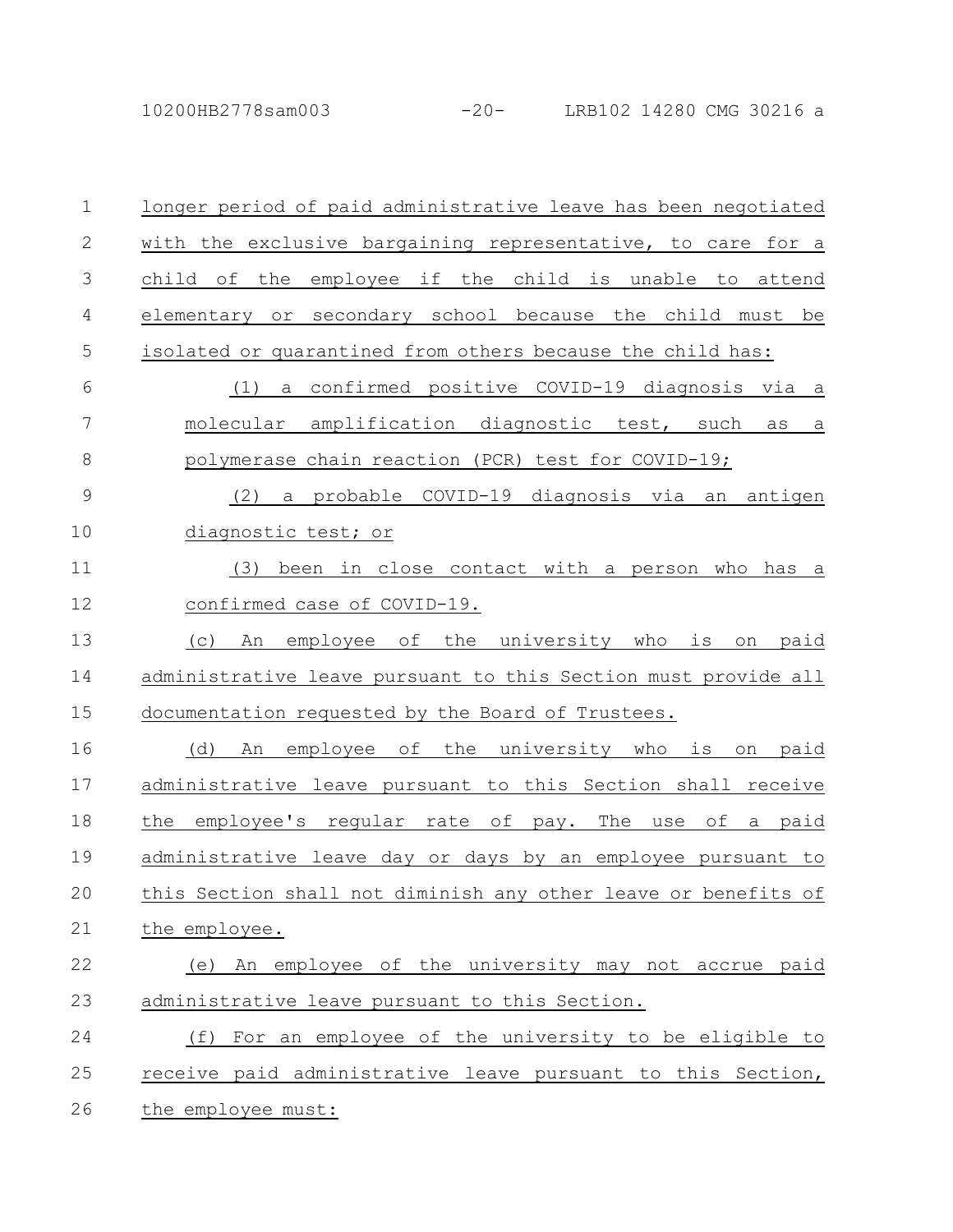| 1            | (1) have received the recommended dose of a COVID-19           |
|--------------|----------------------------------------------------------------|
| $\mathbf{2}$ | vaccine approved by the United States Food and Drug            |
| 3            | Administration; or                                             |
| 4            | (2) participate in the COVID-19 testing program                |
| 5            | provided by the university at least once a week.               |
| 6            | Section 15. The Southern Illinois University Management        |
| 7            | Act is amended by adding Section 105 as follows:               |
| 8            | (110 ILCS 520/105 new)                                         |
| $\mathsf 9$  | Sec. 105. COVID-19 paid administrative leave.                  |
| 10           | (a) During any time the Board, the State or any of its         |
| 11           | agencies, or a local public health department has issued       |
| 12           | guidance, mandates, or rules related to COVID-19 that restrict |
| 13           | an employee of the university for purposes related to COVID-19 |
| 14           | and public health from being on university property, the       |
| 15           | employee of the university shall receive as many days of       |
| 16           | administrative leave as required to abide by such public       |
| 17           | health quidance, mandates, and requirements issued by the      |
| 18           | Department of Public Health, unless a longer period of paid    |
| 19           | administrative leave has been negotiated with the exclusive    |
| 20           | bargaining representative, when the Governor has declared a    |
| 21           | disaster due to a public health emergency pursuant to Section  |
| 22           | 7 of the Illinois Emergency Management Agency Act.             |
| 23           | An employee of the university shall receive paid<br>(b)        |
| 24           | administrative leave pursuant to subsection (a), unless a      |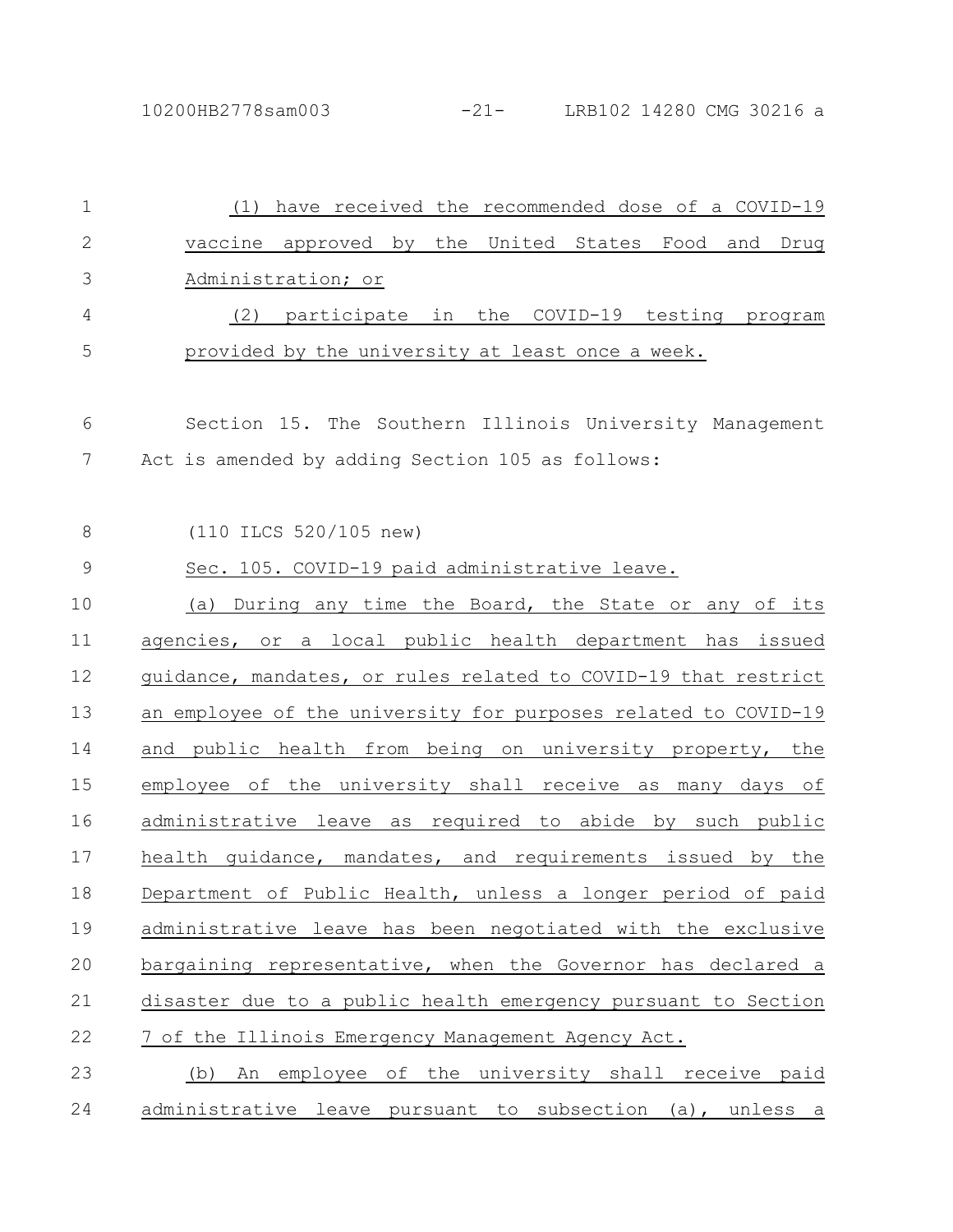10200HB2778sam003 -22- LRB102 14280 CMG 30216 a

| $\mathbf 1$  | longer period of paid administrative leave has been negotiated            |
|--------------|---------------------------------------------------------------------------|
| $\mathbf{2}$ | with the exclusive bargaining representative, to care for a               |
| 3            | if the child is unable to<br>child<br>employee<br>оf<br>the<br>attend     |
| 4            | secondary school because the child must be<br>elementary or               |
| 5            | isolated or quarantined from others because the child has:                |
| 6            | confirmed positive COVID-19 diagnosis via a<br>(1)<br>a                   |
| 7            | amplification diagnostic test, such<br>molecular<br>as<br>$\underline{a}$ |
| 8            | polymerase chain reaction (PCR) test for COVID-19;                        |
| 9            | a probable COVID-19 diagnosis via an antigen<br>(2)                       |
| 10           | diagnostic test; or                                                       |
| 11           | been in close contact with a person who<br>(3)<br>has a                   |
| 12           | confirmed case of COVID-19.                                               |
| 13           | employee of<br>the<br>university who<br>is<br>(C)<br>An<br>paid<br>on     |
| 14           | administrative leave pursuant to this Section must provide all            |
| 15           | documentation requested by the Board.                                     |
| 16           | employee of<br>the university<br>(d)<br>who<br>is<br>paid<br>An<br>on     |
| 17           | administrative leave pursuant to this Section shall receive               |
| 18           | employee's regular rate of pay.<br>the<br>The<br>оf<br>paid<br>use<br>a   |
| 19           | administrative leave day or days by an employee pursuant to               |
| 20           | this Section shall not diminish any other leave or benefits of            |
| 21           | the employee.                                                             |
| 22           | (e) An employee of the university may not accrue paid                     |
| 23           | administrative leave pursuant to this Section.                            |
| 24           | (f) For an employee of the university to be eligible to                   |
| 25           | receive paid administrative leave pursuant to this Section,               |
| 26           | the employee must:                                                        |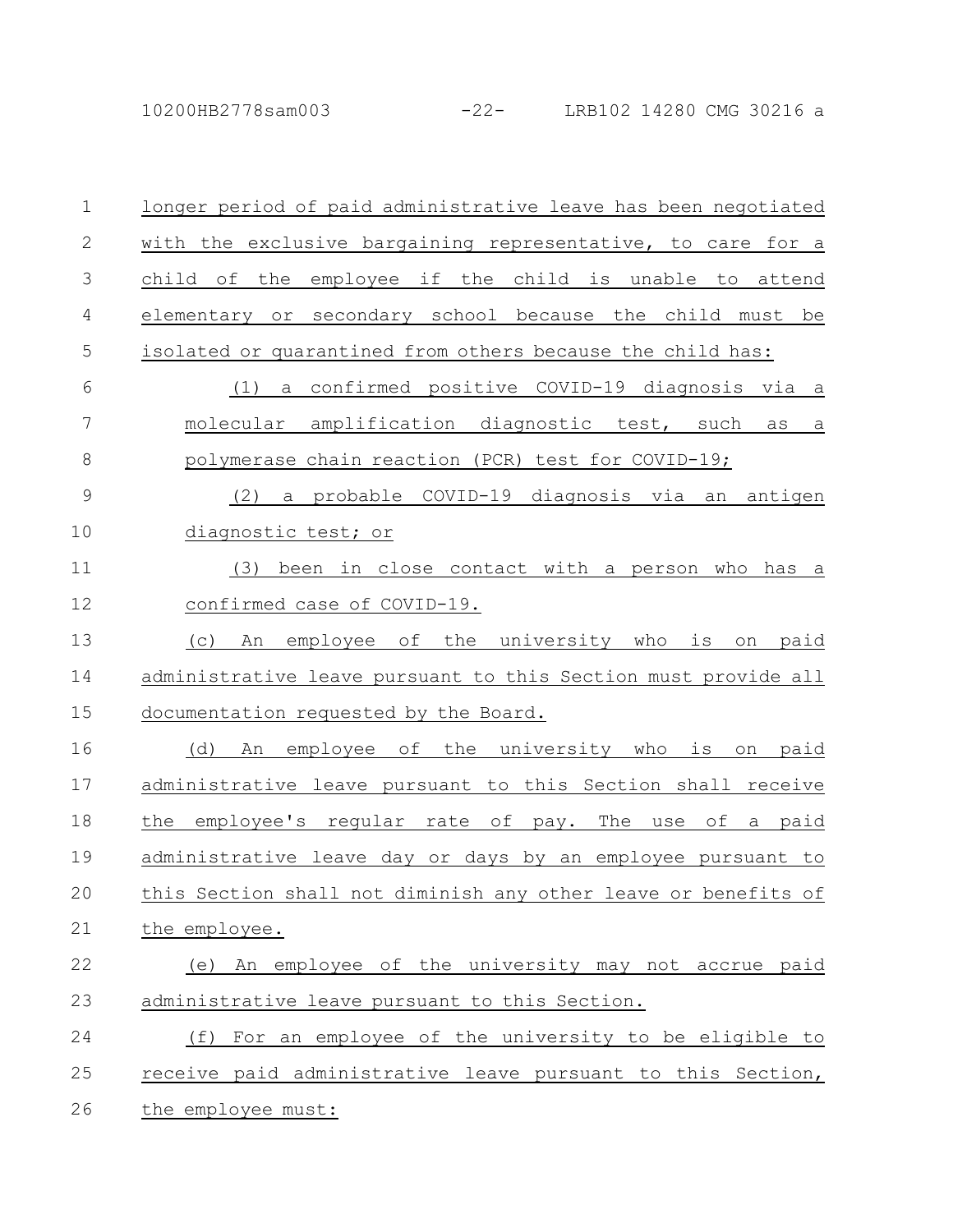| 1            | (1) have received the recommended dose of a COVID-19           |
|--------------|----------------------------------------------------------------|
| $\mathbf{2}$ | vaccine approved by the United States Food and Drug            |
| 3            | Administration; or                                             |
| 4            | (2) participate in the COVID-19 testing program                |
| 5            | provided by the university at least once a week.               |
| 6            | Section 20. The Chicago State University Law is amended by     |
| 7            | adding Section 5-215 as follows:                               |
| 8            | (110 ILCS 660/5-215 new)                                       |
| $\mathsf 9$  | Sec. 5-215. COVID-19 paid administrative leave.                |
| 10           | (a) During any time the Board, the State or any of its         |
| 11           | agencies, or a local public health department has issued       |
| 12           | guidance, mandates, or rules related to COVID-19 that restrict |
| 13           | an employee of the university for purposes related to COVID-19 |
| 14           | and public health from being on university property, the       |
| 15           | employee of the university shall receive as many days of       |
| 16           | administrative leave as required to abide by such public       |
| 17           | health quidance, mandates, and requirements issued by the      |
| 18           | Department of Public Health, unless a longer period of paid    |
| 19           | administrative leave has been negotiated with the exclusive    |
| 20           | bargaining representative, when the Governor has declared a    |
| 21           | disaster due to a public health emergency pursuant to Section  |
| 22           | 7 of the Illinois Emergency Management Agency Act.             |
| 23           | An employee of the university shall receive paid<br>(b)        |
| 24           | administrative leave pursuant to subsection (a), unless a      |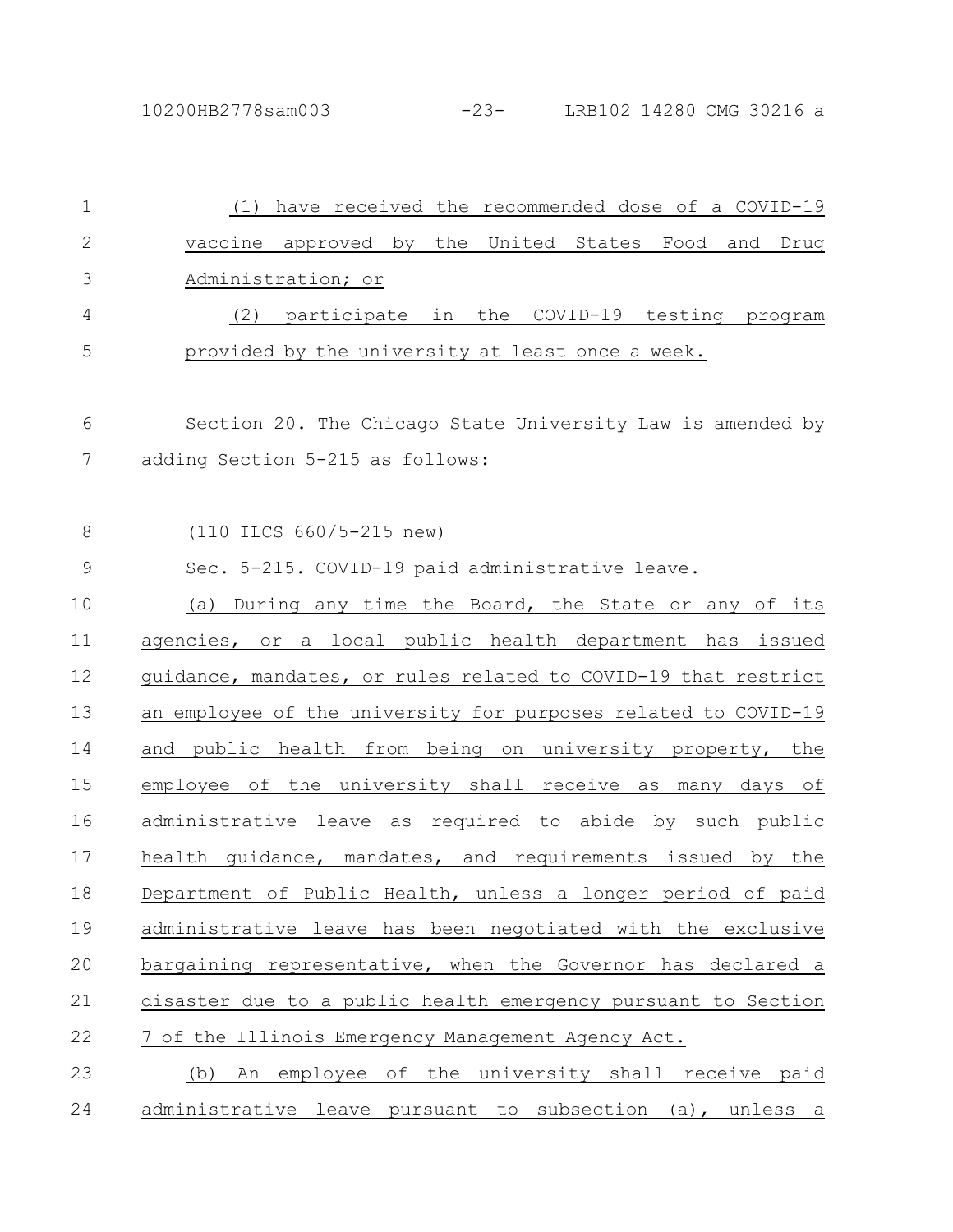10200HB2778sam003 -24- LRB102 14280 CMG 30216 a

| $\mathbf 1$   | longer period of paid administrative leave has been negotiated            |
|---------------|---------------------------------------------------------------------------|
| $\mathbf{2}$  | with the exclusive bargaining representative, to care for a               |
| 3             | employee if the child is unable to<br>the<br>child of<br>attend           |
| 4             | elementary or secondary school because the child must be                  |
| 5             | isolated or quarantined from others because the child has:                |
| 6             | a confirmed positive COVID-19 diagnosis via a<br>(1)                      |
| 7             | amplification diagnostic test, such<br>molecular<br>as<br>$\underline{a}$ |
| 8             | polymerase chain reaction (PCR) test for COVID-19;                        |
| $\mathcal{G}$ | a probable COVID-19 diagnosis via an<br>(2)<br>antigen                    |
| 10            | diagnostic test; or                                                       |
| 11            | been in close contact with a person who<br>(3)<br>has a                   |
| 12            | confirmed case of COVID-19.                                               |
| 13            | employee of the university who<br>(C)<br>An<br>is<br>paid<br>on           |
| 14            | administrative leave pursuant to this Section must provide all            |
| 15            | documentation requested by the Board.                                     |
| 16            | employee of the university who<br>(d)<br>is<br>paid<br>An<br>on           |
| 17            | administrative leave pursuant to this Section shall receive               |
| 18            | the<br>employee's regular rate of<br>The<br>of a<br>paid<br>pay.<br>use   |
| 19            | administrative leave day or days by an employee pursuant to               |
| 20            | this Section shall not diminish any other leave or benefits of            |
| 21            | the employee.                                                             |
| 22            | (e) An employee of the university may not accrue paid                     |
| 23            | administrative leave pursuant to this Section.                            |
| 24            | For an employee of the university to be eligible to<br>(f)                |
| 25            | receive paid administrative leave pursuant to this Section,               |
| 26            | the employee must:                                                        |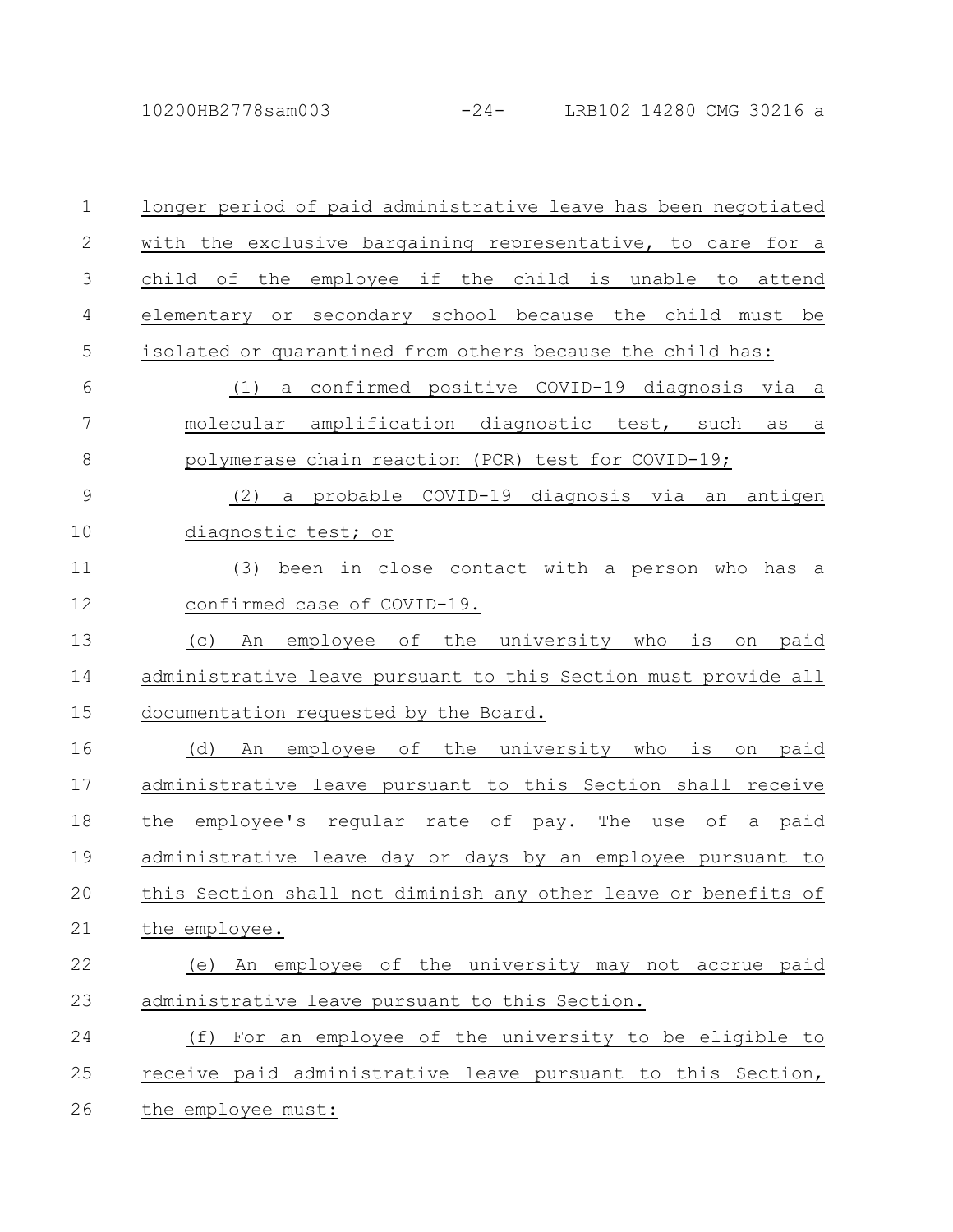| $\mathbf 1$   | (1) have received the recommended dose of a COVID-19           |
|---------------|----------------------------------------------------------------|
| 2             | vaccine approved by the United States Food and Drug            |
| 3             | Administration; or                                             |
| 4             | participate in the COVID-19 testing program<br>(2)             |
| 5             | provided by the university at least once a week.               |
| 6             | Section 25. The Eastern Illinois University Law is amended     |
| 7             | by adding Section 10-215 as follows:                           |
| 8             | (110 ILCS 665/10-215 new)                                      |
| $\mathcal{G}$ | Sec. 10-215. COVID-19 paid administrative leave.               |
| 10            | (a) During any time the Board, the State or any of its         |
| 11            | agencies, or a local public health department has issued       |
| 12            | guidance, mandates, or rules related to COVID-19 that restrict |
| 13            | an employee of the university for purposes related to COVID-19 |
| 14            | and public health from being on university property, the       |
| 15            | employee of the university shall receive as many days of       |
| 16            | administrative leave as required to abide by such public       |
| 17            | health quidance, mandates, and requirements issued by the      |
| 18            | Department of Public Health, unless a longer period of paid    |
| 19            | administrative leave has been negotiated with the exclusive    |
| 20            | bargaining representative, when the Governor has declared a    |
| 21            | disaster due to a public health emergency pursuant to Section  |
| 22            | 7 of the Illinois Emergency Management Agency Act.             |
| 23            | An employee of the university shall receive paid<br>(b)        |
| 24            | administrative leave pursuant to subsection (a), unless a      |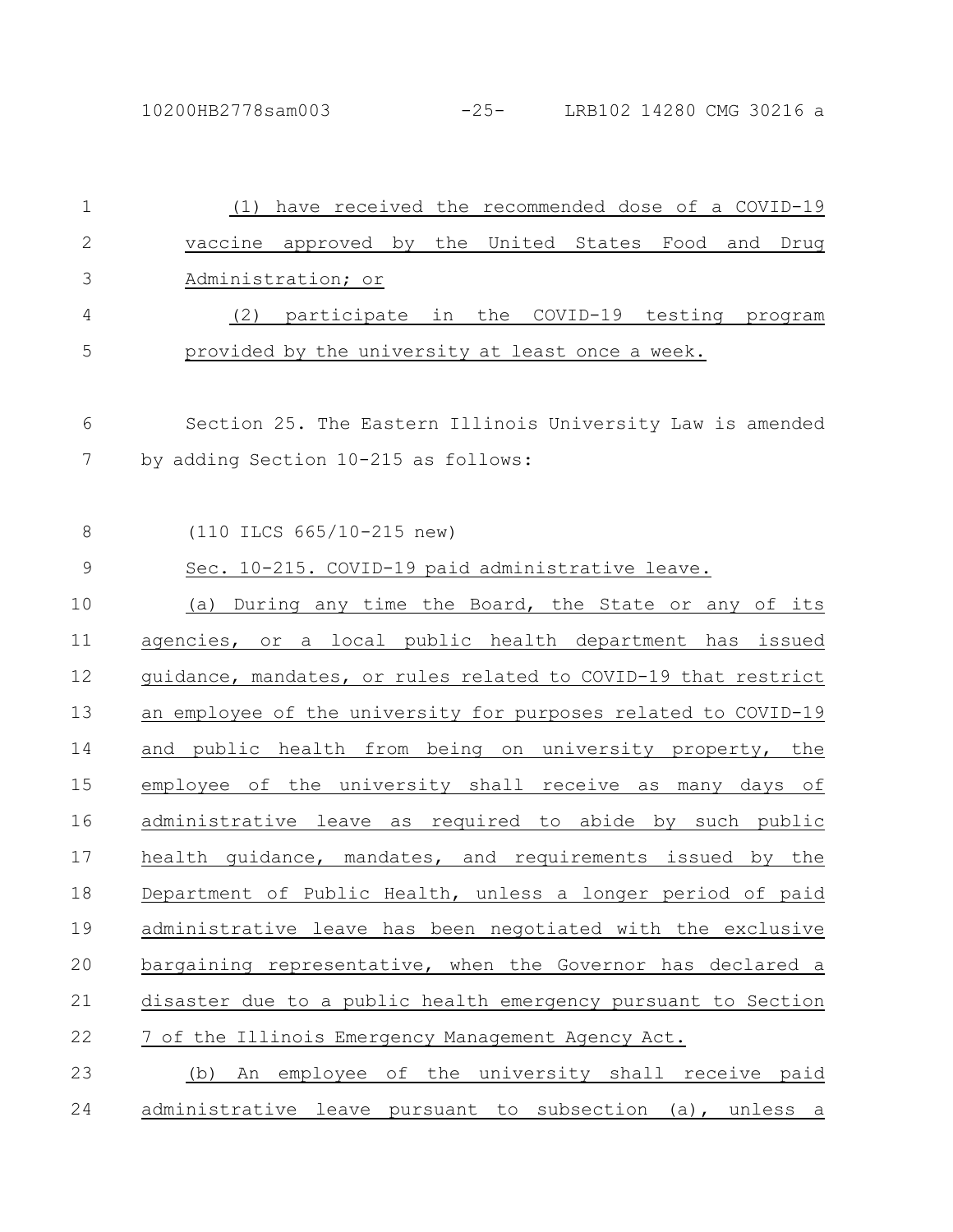10200HB2778sam003 -26- LRB102 14280 CMG 30216 a

| $\mathbf 1$   | longer period of paid administrative leave has been negotiated                |
|---------------|-------------------------------------------------------------------------------|
| $\mathbf{2}$  | with the exclusive bargaining representative, to care for a                   |
| 3             | employee if the<br>child is unable<br>child of<br>the<br>to<br>attend         |
| 4             | secondary school because the child must be<br>elementary<br>$\circ$ r         |
| 5             | isolated or quarantined from others because the child has:                    |
| 6             | a confirmed positive COVID-19 diagnosis via a<br>(1)                          |
| 7             | amplification diagnostic test, such<br>molecular<br>as<br>а                   |
| 8             | polymerase chain reaction (PCR) test for COVID-19;                            |
| $\mathcal{G}$ | a probable COVID-19 diagnosis via an<br>(2)<br>antigen                        |
| 10            | diagnostic test; or                                                           |
| 11            | in close contact with a person who<br>(3)<br>been<br>has<br>а                 |
| 12            | confirmed case of COVID-19.                                                   |
| 13            | the university who<br>employee of<br>is<br>(C)<br>An<br>paid<br>on            |
| 14            | administrative leave pursuant to this Section must provide all                |
| 15            | documentation requested by the Board.                                         |
| 16            | the university who<br>employee of<br>is<br>(d)<br>paid<br>An<br>on            |
| 17            | administrative leave pursuant to this Section shall receive                   |
| 18            | the<br>employee's regular rate<br>оf<br>The<br>оf<br>paid<br>pay.<br>use<br>a |
| 19            | administrative leave day or days by an employee pursuant to                   |
| 20            | this Section shall not diminish any other leave or benefits of                |
| 21            | the employee.                                                                 |
| 22            | (e) An employee of the university may not accrue paid                         |
| 23            | administrative leave pursuant to this Section.                                |
| 24            | For an employee of the university to be eligible to<br>(f)                    |
| 25            | receive paid administrative leave pursuant to this Section,                   |
| 26            | the employee must:                                                            |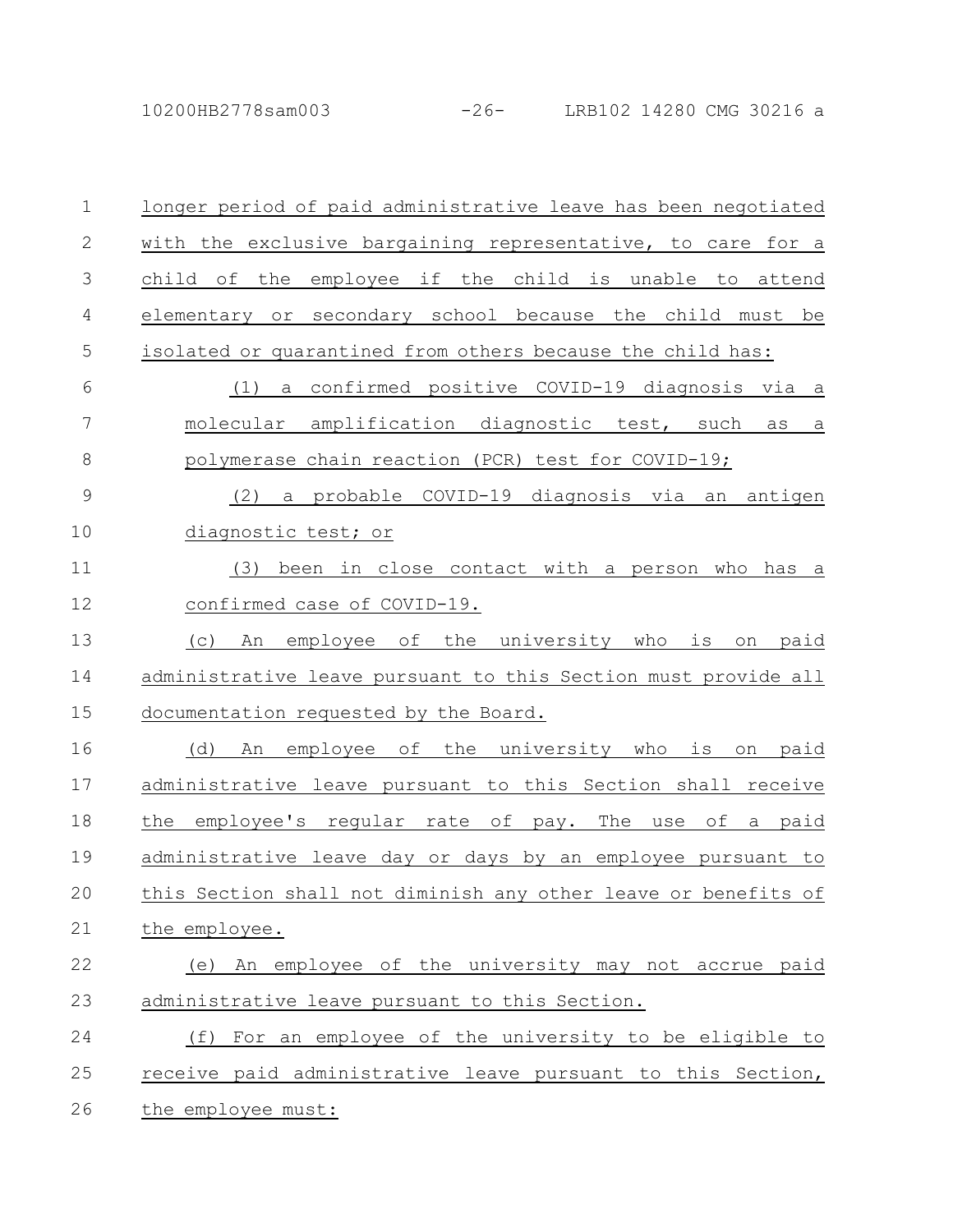| $\mathbf 1$     | (1) have received the recommended dose of a COVID-19           |
|-----------------|----------------------------------------------------------------|
| 2               | vaccine approved by the United States Food and Drug            |
| 3               | Administration; or                                             |
| 4               | participate in the COVID-19 testing program<br>(2)             |
| 5               | provided by the university at least once a week.               |
| 6               | Section 30. The Governors State University Law is amended      |
| $7\phantom{.0}$ | by adding Section 15-215 as follows:                           |
| 8               | (110 ILCS 670/15-215 new)                                      |
| $\mathsf 9$     | Sec. 15-215. COVID-19 paid administrative leave.               |
| 10              | (a) During any time the Board, the State or any of its         |
| 11              | agencies, or a local public health department has issued       |
| 12              | guidance, mandates, or rules related to COVID-19 that restrict |
| 13              | an employee of the university for purposes related to COVID-19 |
| 14              | and public health from being on university property, the       |
| 15              | employee of the university shall receive as many days of       |
| 16              | administrative leave as required to abide by such public       |
| 17              | health quidance, mandates, and requirements issued by the      |
| 18              | Department of Public Health, unless a longer period of paid    |
| 19              | administrative leave has been negotiated with the exclusive    |
| 20              | bargaining representative, when the Governor has declared a    |
| 21              | disaster due to a public health emergency pursuant to Section  |
| 22              | 7 of the Illinois Emergency Management Agency Act.             |
| 23              | An employee of the university shall receive paid<br>(b)        |
| 24              | administrative leave pursuant to subsection (a), unless a      |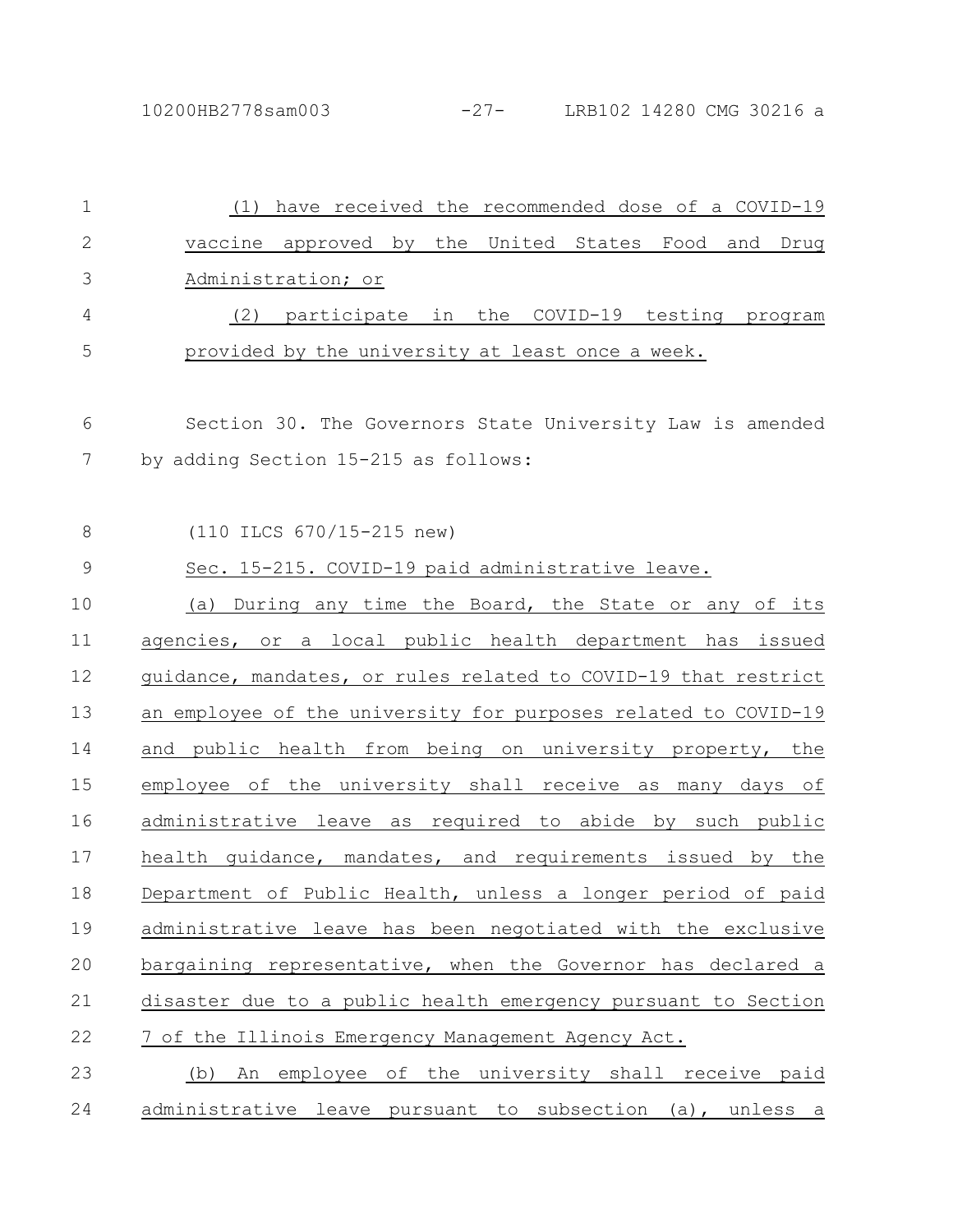10200HB2778sam003 -28- LRB102 14280 CMG 30216 a

| $\mathbf 1$  | longer period of paid administrative leave has been negotiated              |
|--------------|-----------------------------------------------------------------------------|
| $\mathbf{2}$ | with the exclusive bargaining representative, to care for a                 |
| 3            | employee if the child is unable to<br>child of<br>the<br>attend             |
| 4            | or secondary school because the child must<br>elementary<br>be              |
| 5            | isolated or quarantined from others because the child has:                  |
| 6            | a confirmed positive COVID-19 diagnosis via<br>(1)<br>$\overline{a}$        |
| 7            | amplification diagnostic test, such<br>molecular<br>as<br>$\underline{a}$   |
| 8            | polymerase chain reaction (PCR) test for COVID-19;                          |
| 9            | a probable COVID-19 diagnosis via<br>antigen<br>(2)<br>an                   |
| 10           | diagnostic test; or                                                         |
| 11           | (3)<br>been in close contact with a person<br>who<br>has a                  |
| 12           | confirmed case of COVID-19.                                                 |
| 13           | employee<br>оf<br>the<br>university<br>who<br>is<br>(C)<br>An<br>paid<br>on |
| 14           | administrative leave pursuant to this Section must provide all              |
| 15           | documentation requested by the Board.                                       |
| 16           | employee of the university who<br>(d)<br>is<br>paid<br>An<br>on             |
| 17           | administrative leave pursuant to this Section shall receive                 |
| 18           | employee's reqular rate of pay.<br>the<br>The<br>of<br>paid<br>use<br>а     |
| 19           | administrative leave day or days by an employee pursuant to                 |
| 20           | this Section shall not diminish any other leave or benefits of              |
| 21           | the employee.                                                               |
| 22           | (e) An employee of the university may not accrue paid                       |
| 23           | administrative leave pursuant to this Section.                              |
| 24           | (f) For an employee of the university to be eligible to                     |
| 25           | receive paid administrative leave pursuant to this Section,                 |
| 26           | the employee must:                                                          |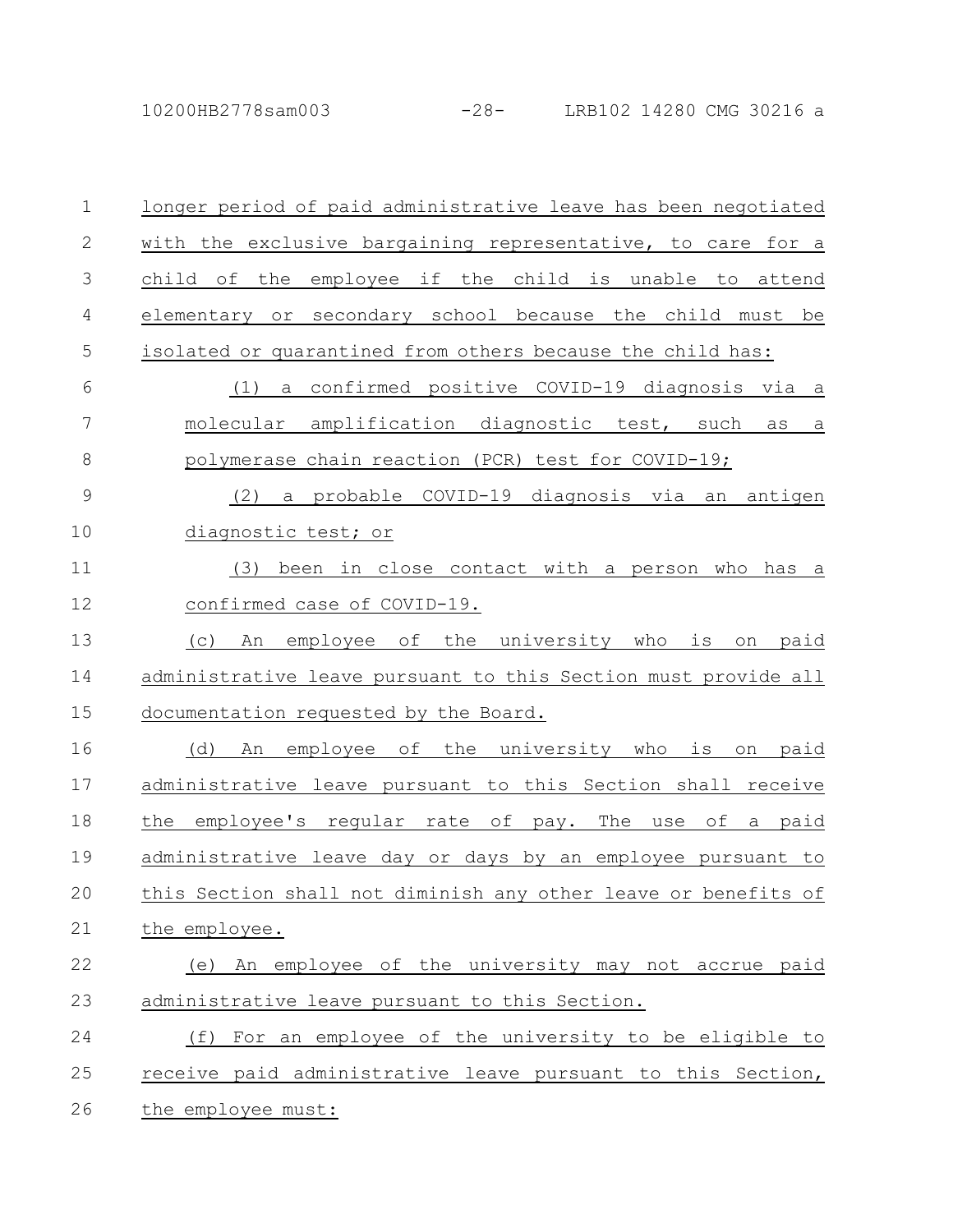| $\mathbf 1$ | (1) have received the recommended dose of a COVID-19           |
|-------------|----------------------------------------------------------------|
| 2           | vaccine approved by the United States Food and Drug            |
| 3           | Administration; or                                             |
| 4           | (2) participate in the COVID-19 testing program                |
| 5           | provided by the university at least once a week.               |
| 6           | Section 35. The Illinois State University Law is amended       |
| 7           | by adding Section 20-220 as follows:                           |
| 8           | (110 ILCS 675/20-220 new)                                      |
| $\mathsf 9$ | Sec. 20-220. COVID-19 paid administrative leave.               |
| 10          | (a) During any time the Board, the State or any of its         |
| 11          | agencies, or a local public health department has issued       |
| 12          | guidance, mandates, or rules related to COVID-19 that restrict |
| 13          | an employee of the university for purposes related to COVID-19 |
| 14          | and public health from being on university property, the       |
| 15          | employee of the university shall receive as many days of       |
| 16          | administrative leave as required to abide by such public       |
| 17          | health quidance, mandates, and requirements issued by the      |
| 18          | Department of Public Health, unless a longer period of paid    |
| 19          | administrative leave has been negotiated with the exclusive    |
| 20          | bargaining representative, when the Governor has declared a    |
| 21          | disaster due to a public health emergency pursuant to Section  |
| 22          | 7 of the Illinois Emergency Management Agency Act.             |
| 23          | An employee of the university shall receive paid<br>(b)        |
| 24          | administrative leave pursuant to subsection (a), unless a      |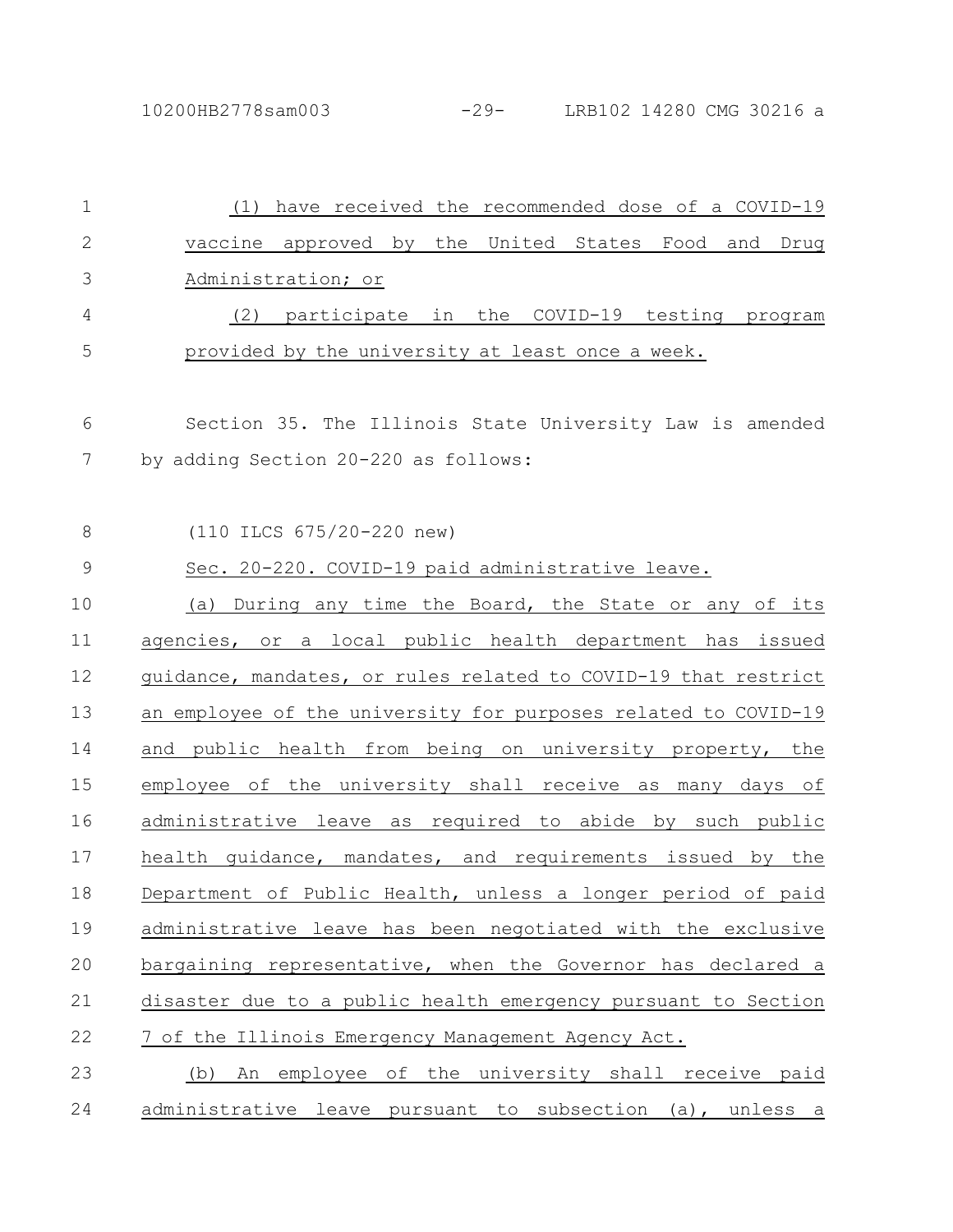10200HB2778sam003 -30- LRB102 14280 CMG 30216 a

| $\mathbf 1$  | longer period of paid administrative leave has been negotiated              |
|--------------|-----------------------------------------------------------------------------|
| $\mathbf{2}$ | with the exclusive bargaining representative, to care for a                 |
| 3            | child is unable<br>child of<br>the<br>employee<br>if the<br>to<br>attend    |
| 4            | secondary school because the child must<br>elementary<br>be<br>or           |
| 5            | isolated or quarantined from others because the child has:                  |
| 6            | confirmed positive COVID-19 diagnosis via<br>(1)<br>a<br>a                  |
| 7            | amplification diagnostic test, such<br>molecular<br>as<br>$\underline{a}$   |
| $\,8\,$      | polymerase chain reaction (PCR) test for COVID-19;                          |
| 9            | a probable COVID-19 diagnosis via an antigen<br>(2)                         |
| 10           | diagnostic test; or                                                         |
| 11           | been in close contact with a person<br>(3)<br>who<br>has a                  |
| 12           | confirmed case of COVID-19.                                                 |
| 13           | оf<br>the<br>university<br>who<br>is<br>(C)<br>An<br>employee<br>paid<br>on |
| 14           | administrative leave pursuant to this Section must provide all              |
| 15           | documentation requested by the Board.                                       |
| 16           | employee of<br>the university who<br>(d)<br>is<br>paid<br>An<br>on          |
| 17           | administrative leave pursuant to this Section shall receive                 |
| 18           | the<br>employee's regular rate of pay. The<br>of a paid<br>use              |
| 19           | administrative leave day or days by an employee pursuant to                 |
| 20           | this Section shall not diminish any other leave or benefits of              |
| 21           | the employee.                                                               |
| 22           | An employee of the university may not accrue paid<br>(e)                    |
| 23           | administrative leave pursuant to this Section.                              |
| 24           | (f) For an employee of the university to be eligible to                     |
| 25           | receive paid administrative leave pursuant to this Section,                 |
| 26           | the employee must:                                                          |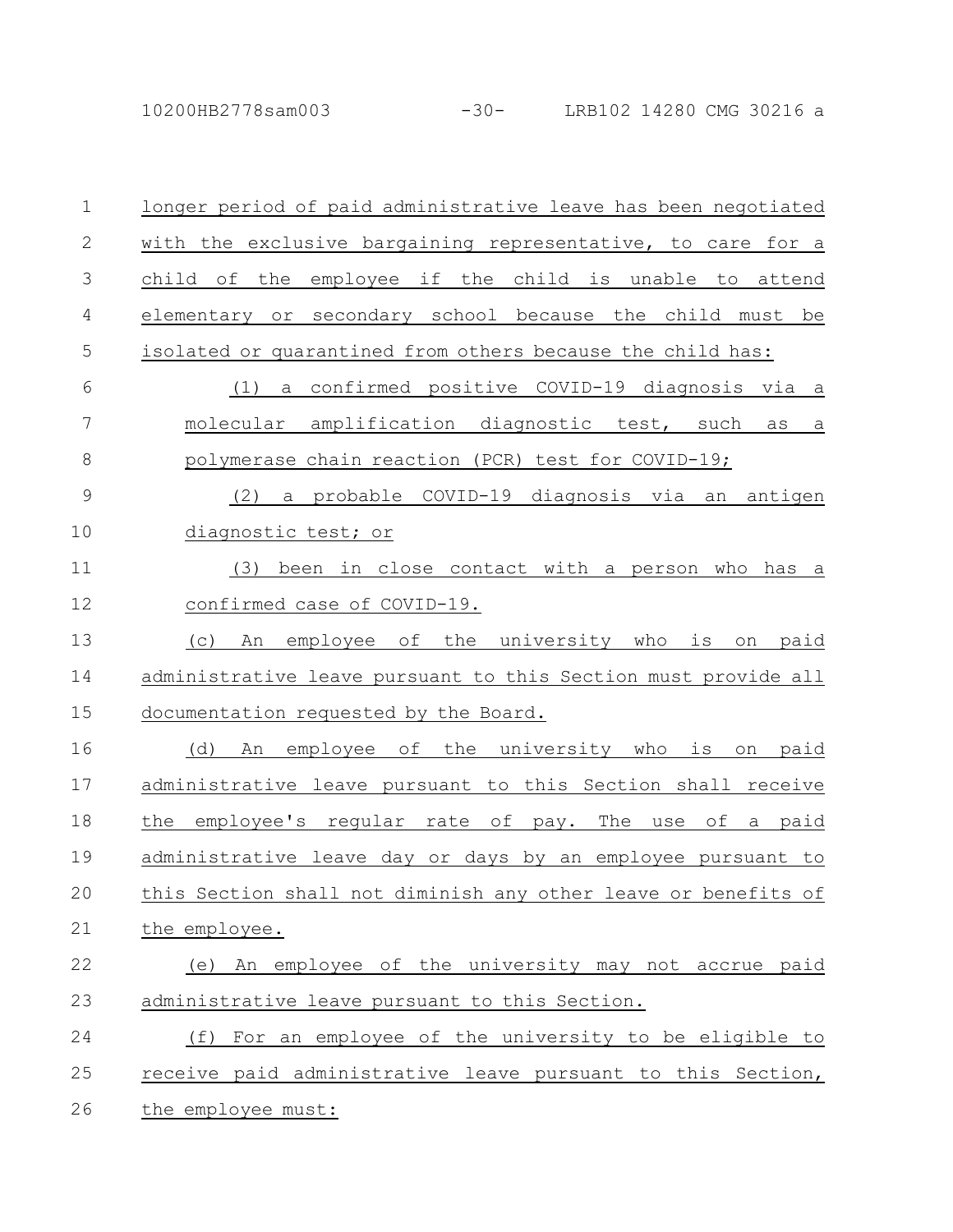| $\mathbf 1$   | (1) have received the recommended dose of a COVID-19           |
|---------------|----------------------------------------------------------------|
| $\mathbf{2}$  | vaccine approved by the United States Food<br>and Drug         |
| 3             | Administration; or                                             |
| 4             | (2) participate in the COVID-19 testing program                |
| 5             | provided by the university at least once a week.               |
| 6             | Section 40. The Northeastern Illinois University Law is        |
| 7             | amended by adding Section 25-215 as follows:                   |
| 8             | (110 ILCS 680/25-215 new)                                      |
| $\mathcal{G}$ | Sec. 25-215. COVID-19 paid administrative leave.               |
| 10            | (a) During any time the Board, the State or any of its         |
| 11            | agencies, or a local public health department has issued       |
| 12            | guidance, mandates, or rules related to COVID-19 that restrict |
| 13            | an employee of the university for purposes related to COVID-19 |
| 14            | and public health from being on university property, the       |
| 15            | employee of the university shall receive as many days of       |
| 16            | administrative leave as required to abide by such public       |
| 17            | health quidance, mandates, and requirements issued by the      |
| 18            | Department of Public Health, unless a longer period of paid    |
| 19            | administrative leave has been negotiated with the exclusive    |
| 20            | bargaining representative, when the Governor has declared a    |
| 21            | disaster due to a public health emergency pursuant to Section  |
| 22            | 7 of the Illinois Emergency Management Agency Act.             |
| 23            | (b) An employee of the university shall receive paid           |
| 24            | administrative leave pursuant to subsection (a), unless a      |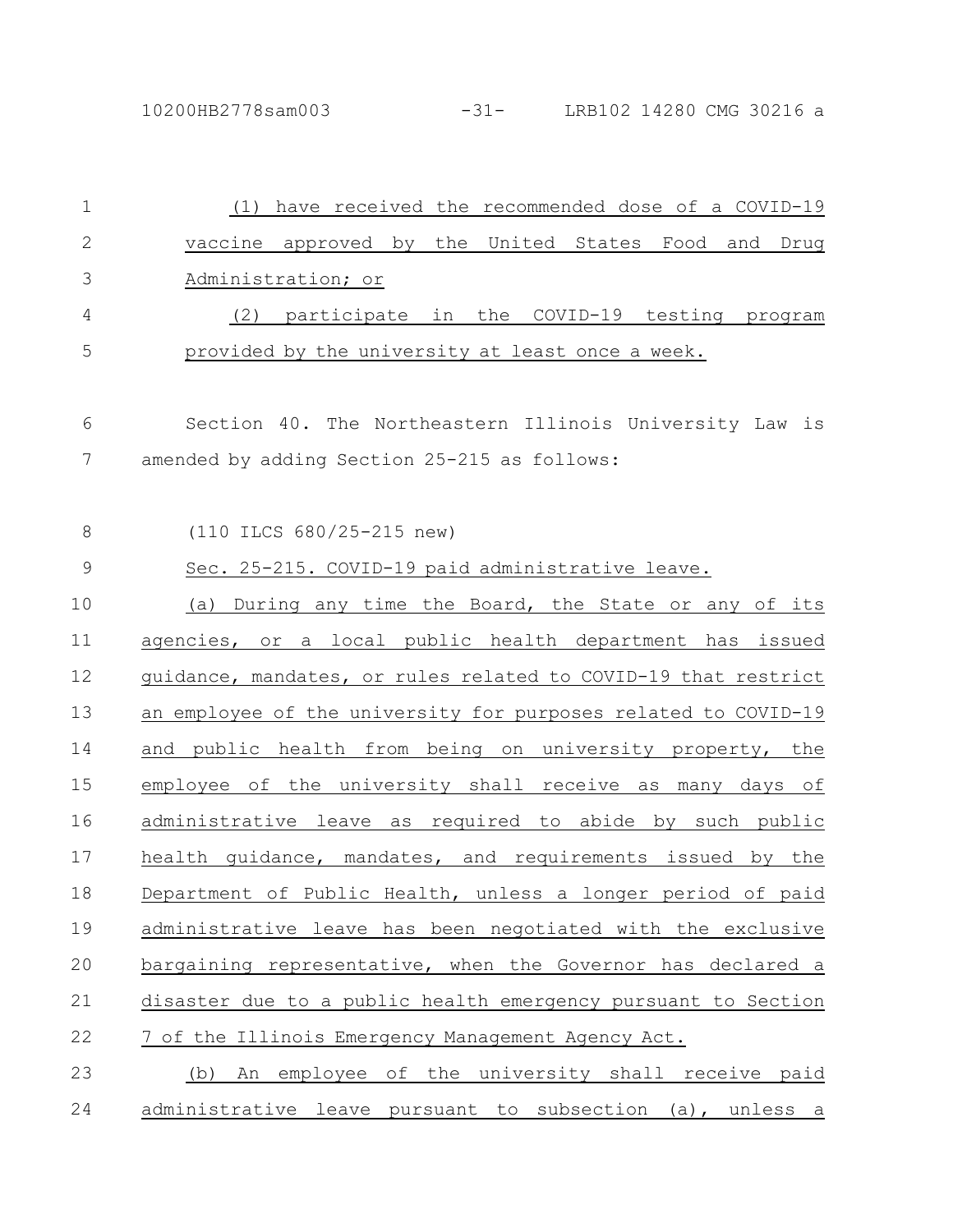10200HB2778sam003 -32- LRB102 14280 CMG 30216 a

| $\mathbf{1}$ | longer period of paid administrative leave has been negotiated      |
|--------------|---------------------------------------------------------------------|
| $\mathbf{2}$ | with the exclusive bargaining representative, to care for a         |
| 3            | employee if the child is unable to attend<br>child of<br>the        |
| 4            | or secondary school because the child must be<br>elementary         |
| 5            | isolated or quarantined from others because the child has:          |
| 6            | a confirmed positive COVID-19 diagnosis via a<br>(1)                |
| 7            | molecular amplification diagnostic test, such as<br>$\underline{a}$ |
| 8            | polymerase chain reaction (PCR) test for COVID-19;                  |
| 9            | a probable COVID-19 diagnosis via an antigen<br>(2)                 |
| 10           | diagnostic test; or                                                 |
| 11           | been in close contact with a person who<br>(3)<br>has a             |
| 12           | confirmed case of COVID-19.                                         |
| 13           | the university who<br>employee of<br>(C)<br>An<br>is<br>paid<br>on  |
| 14           | administrative leave pursuant to this Section must provide all      |
| 15           | documentation requested by the Board.                               |
| 16           | An employee of the university who<br>(d)<br>is<br>paid<br>on        |
| 17           | administrative leave pursuant to this Section shall receive         |
| 18           | the<br>employee's regular rate of pay. The<br>of a paid<br>use      |
| 19           | administrative leave day or days by an employee pursuant to         |
| 20           | this Section shall not diminish any other leave or benefits of      |
| 21           | the employee.                                                       |
| 22           | (e) An employee of the university may not accrue paid               |
| 23           | administrative leave pursuant to this Section.                      |
| 24           | For an employee of the university to be eligible to<br>(f)          |
| 25           | receive paid administrative leave pursuant to this Section,         |
| 26           | the employee must:                                                  |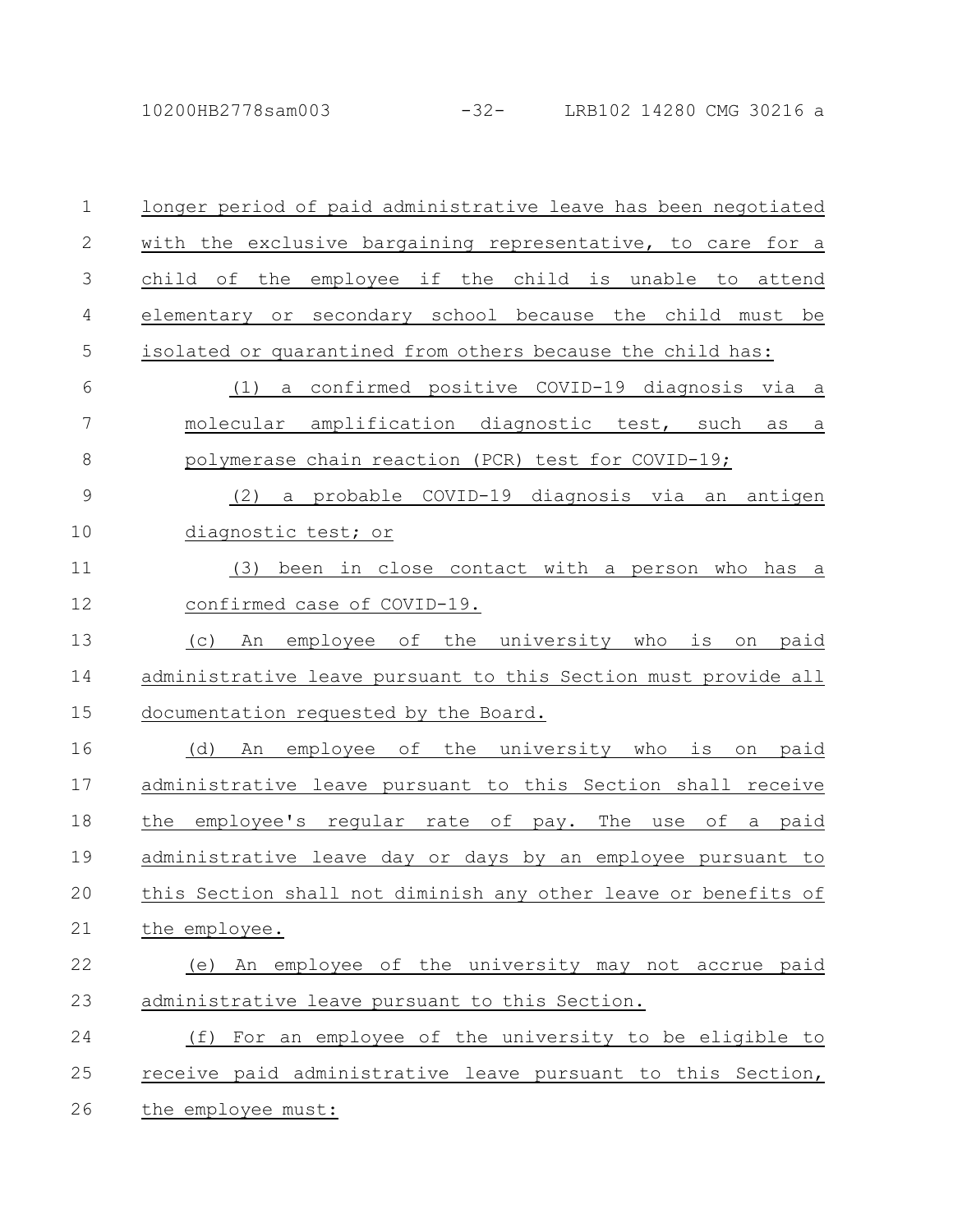10200HB2778sam003 -33- LRB102 14280 CMG 30216 a

| $\mathbf{1}$  | have received the recommended dose of a COVID-19<br>(1)        |
|---------------|----------------------------------------------------------------|
| $\mathbf{2}$  | vaccine approved by the United States Food and Drug            |
| 3             | Administration; or                                             |
| 4             | participate in the COVID-19 testing program<br>(2)             |
| 5             | provided by the university at least once a week.               |
|               |                                                                |
| 6             | Section 45. The Northern Illinois University Law<br>is         |
| 7             | amended by adding Section 30-225 as follows:                   |
|               |                                                                |
| 8             | (110 ILCS 685/30-225 new)                                      |
| $\mathcal{G}$ | Sec. 30-225. COVID-19 paid administrative leave.               |
| 10            | (a) During any time the Board, the State or any of its         |
| 11            | agencies, or a local public health department has issued       |
| 12            | guidance, mandates, or rules related to COVID-19 that restrict |
| 13            | an employee of the university for purposes related to COVID-19 |
| 14            | and public health from being on university property, the       |
| 15            | employee of the university shall receive as many days of       |
| 16            | administrative leave as required to abide by such public       |
| 17            | health quidance, mandates, and requirements issued by the      |
| 18            | Department of Public Health, unless a longer period of paid    |
| 19            | administrative leave has been negotiated with the exclusive    |
| 20            | bargaining representative, when the Governor has declared a    |
| 21            | disaster due to a public health emergency pursuant to Section  |
| 22            | 7 of the Illinois Emergency Management Agency Act.             |
| 23            | An employee of the university shall receive paid<br>(b)        |
| 24            | administrative leave pursuant to subsection (a), unless a      |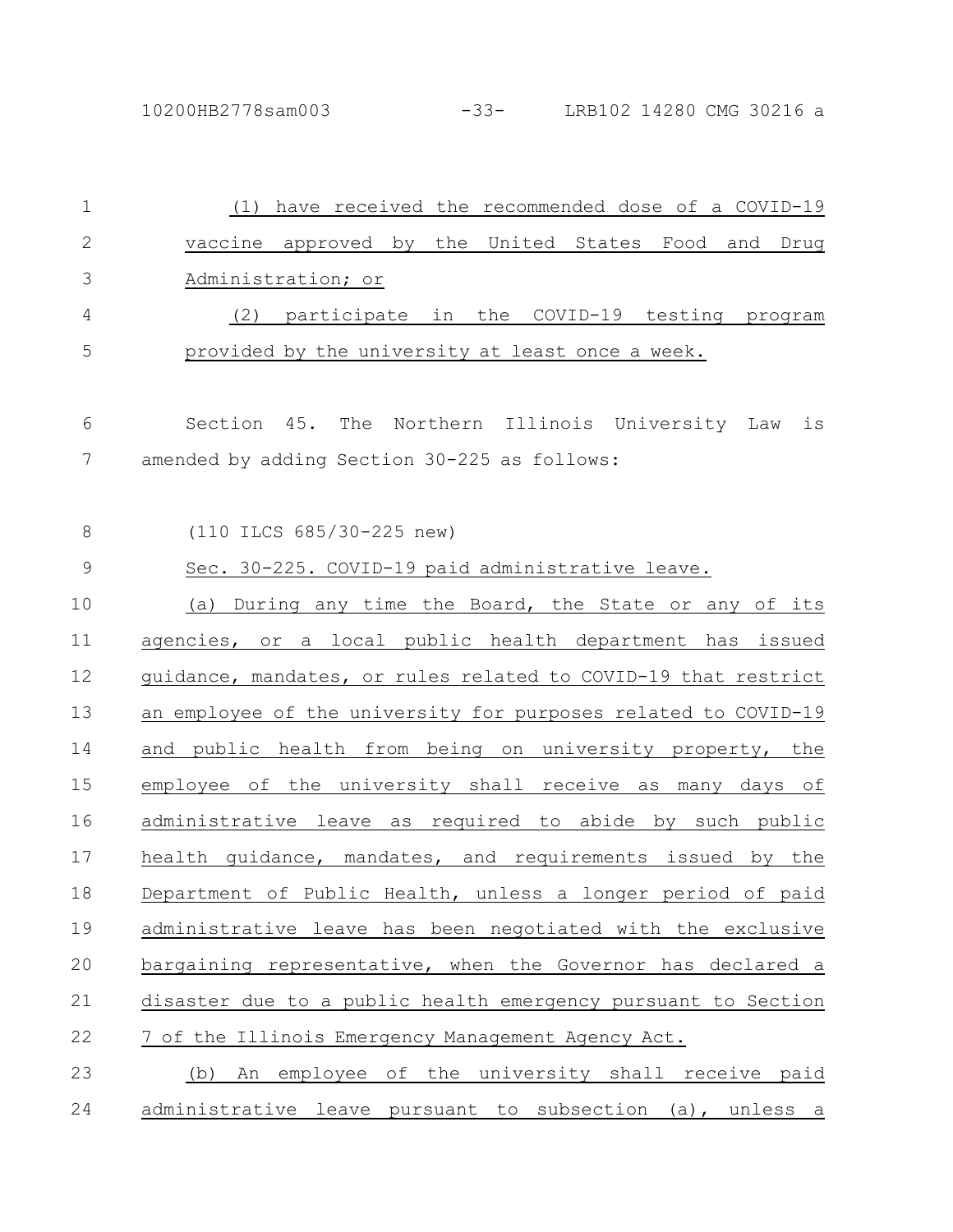10200HB2778sam003 -34- LRB102 14280 CMG 30216 a

| $\mathbf 1$  | longer period of paid administrative leave has been negotiated              |
|--------------|-----------------------------------------------------------------------------|
| $\mathbf{2}$ | with the exclusive bargaining representative, to care for a                 |
| 3            | employee if the<br>child is unable to<br>child of<br>the<br>attend          |
| 4            | elementary or secondary school because the child must be                    |
| 5            | isolated or quarantined from others because the child has:                  |
| 6            | confirmed positive COVID-19 diagnosis via a<br>(1)<br>a                     |
| 7            | molecular amplification diagnostic test, such<br>as<br>a                    |
| $\,8\,$      | polymerase chain reaction (PCR) test for COVID-19;                          |
| $\mathsf 9$  | a probable COVID-19 diagnosis via<br>antigen<br>(2)<br>an                   |
| 10           | diagnostic test; or                                                         |
| 11           | been in close contact with a person who<br>(3)<br>has a                     |
| 12           | confirmed case of COVID-19.                                                 |
| 13           | the university who<br>is<br>(C)<br>An<br>employee of<br>paid<br>on          |
| 14           | administrative leave pursuant to this Section must provide all              |
| 15           | documentation requested by the Board.                                       |
| 16           | оf<br>the<br>university<br>is<br>(d)<br>An<br>employee<br>who<br>paid<br>on |
| 17           | administrative leave pursuant to this Section shall receive                 |
| 18           | the<br>employee's reqular rate of pay.<br>The<br>of a paid<br>use           |
| 19           | administrative leave day or days by an employee pursuant to                 |
| 20           | this Section shall not diminish any other leave or benefits of              |
| 21           | the employee.                                                               |
| 22           | (e) An employee of the university may not accrue paid                       |
| 23           | administrative leave pursuant to this Section.                              |
| 24           | For an employee of the university to be eligible to<br>(f)                  |
| 25           | receive paid administrative leave pursuant to this Section,                 |
| 26           | the employee must:                                                          |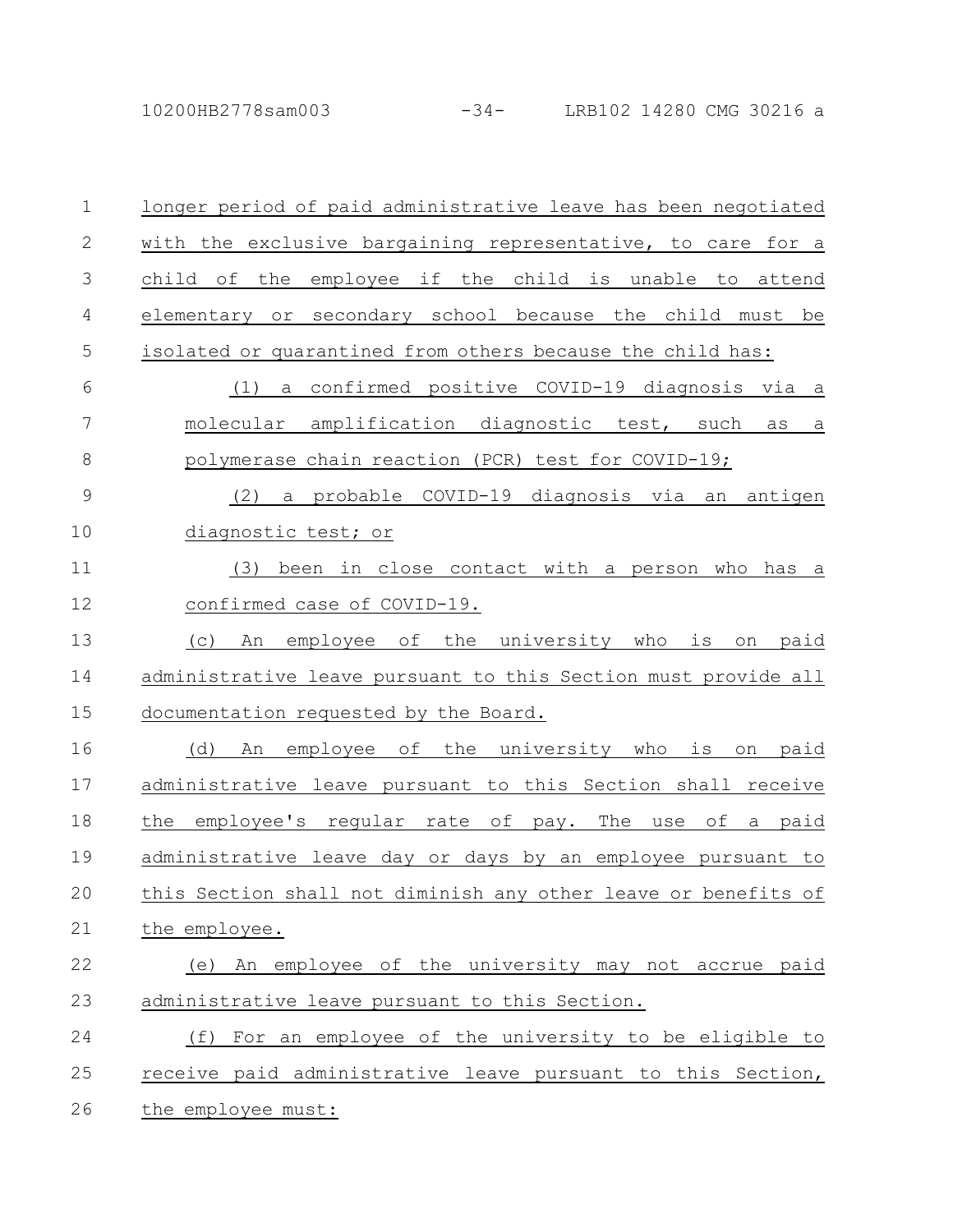| $\mathbf 1$   | (1) have received the recommended dose of a COVID-19           |
|---------------|----------------------------------------------------------------|
| $\mathbf{2}$  | vaccine approved by the United States Food and Drug            |
| 3             | Administration; or                                             |
| 4             | participate in the COVID-19 testing program<br>(2)             |
| 5             | provided by the university at least once a week.               |
| 6             | Section 50. The Western Illinois University Law is amended     |
| 7             | by adding Section 35-220 as follows:                           |
| 8             | (110 ILCS 690/35-220 new)                                      |
| $\mathcal{G}$ | Sec. 35-220. COVID-19 paid administrative leave.               |
| 10            | (a) During any time the Board, the State or any of its         |
| 11            | agencies, or a local public health department has issued       |
| 12            | guidance, mandates, or rules related to COVID-19 that restrict |
| 13            | an employee of the university for purposes related to COVID-19 |
| 14            | and public health from being on university property, the       |
| 15            | employee of the university shall receive as many days of       |
| 16            | administrative leave as required to abide by such public       |
| 17            | health quidance, mandates, and requirements issued by the      |
| 18            | Department of Public Health, unless a longer period of paid    |
| 19            | administrative leave has been negotiated with the exclusive    |
| 20            | bargaining representative, when the Governor has declared a    |
| 21            | disaster due to a public health emergency pursuant to Section  |
| 22            | 7 of the Illinois Emergency Management Agency Act.             |
| 23            | An employee of the university shall receive paid<br>(b)        |
| 24            | administrative leave pursuant to subsection (a), unless a      |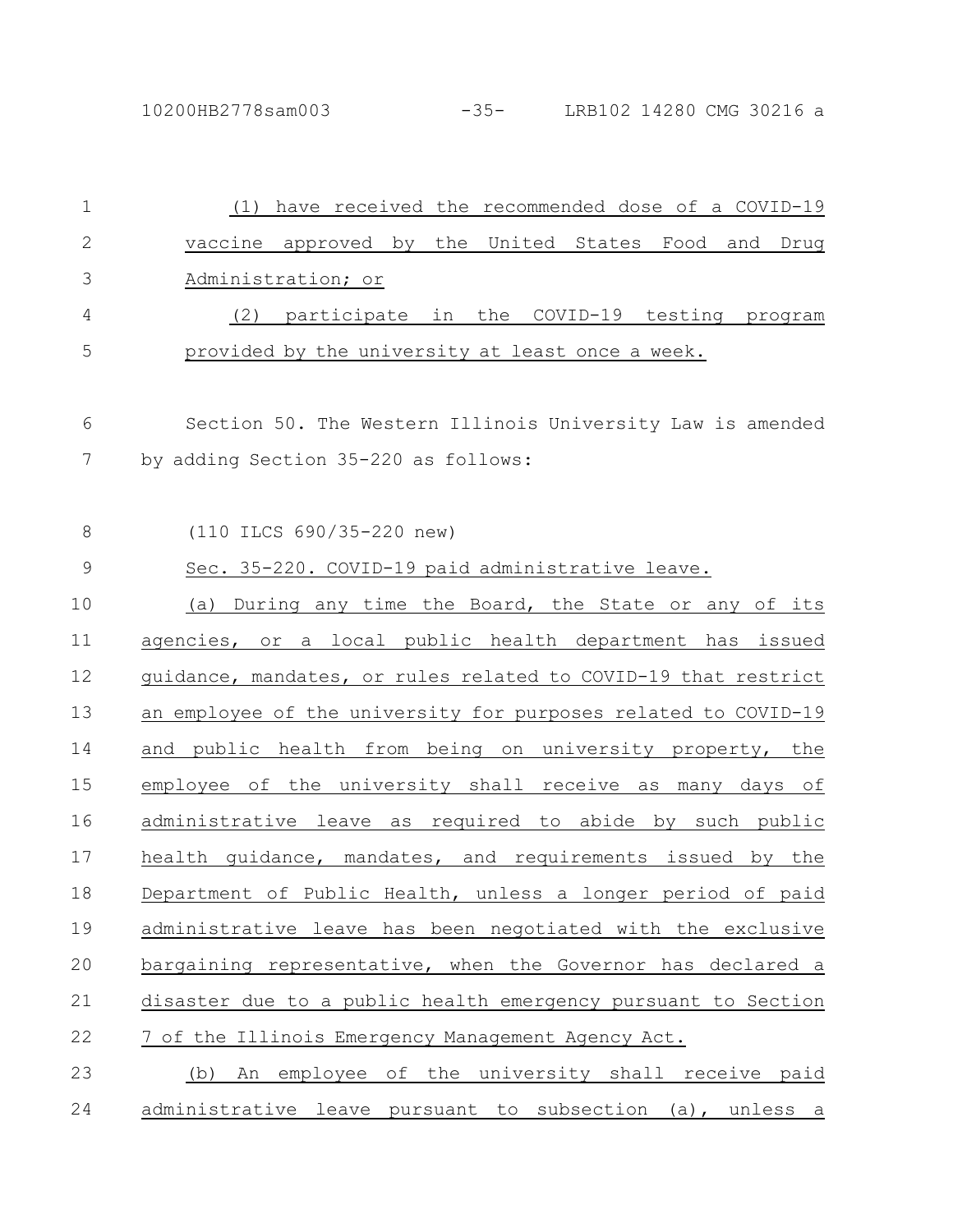10200HB2778sam003 -36- LRB102 14280 CMG 30216 a

| $\mathbf 1$   | longer period of paid administrative leave has been negotiated             |
|---------------|----------------------------------------------------------------------------|
| $\mathbf{2}$  | with the exclusive bargaining representative, to care for a                |
| 3             | if<br>the child is unable to<br>child of<br>the<br>employee<br>attend      |
| 4             | elementary or secondary school because the child must be                   |
| 5             | isolated or quarantined from others because the child has:                 |
| 6             | a confirmed positive COVID-19 diagnosis via a<br>(1)                       |
| 7             | molecular<br>amplification diagnostic test, such<br>as<br>a                |
| $\,8\,$       | polymerase chain reaction (PCR) test for COVID-19;                         |
| $\mathcal{G}$ | (2)<br>a probable COVID-19 diagnosis via an<br>antigen                     |
| 10            | diagnostic test; or                                                        |
| 11            | been in close contact with a person who<br>(3)<br>has<br>a                 |
| 12            | confirmed case of COVID-19.                                                |
| 13            | the university who<br>employee of<br>is<br>(C)<br>An<br>paid<br>on         |
| 14            | administrative leave pursuant to this Section must provide all             |
| 15            | documentation requested by the Board.                                      |
| 16            | employee of<br>the university who<br>(d)<br>is<br>paid<br>An<br>on         |
| 17            | administrative leave pursuant to this Section shall receive                |
| 18            | the<br>employee's reqular rate of<br>The<br>оf<br>paid<br>pay.<br>use<br>a |
| 19            | administrative leave day or days by an employee pursuant to                |
| 20            | this Section shall not diminish any other leave or benefits of             |
| 21            | the employee.                                                              |
| 22            | (e) An employee of the university may not accrue paid                      |
| 23            | administrative leave pursuant to this Section.                             |
| 24            | For an employee of the university to be eligible to<br>(f)                 |
| 25            | receive paid administrative leave pursuant to this Section,                |
| 26            | the employee must:                                                         |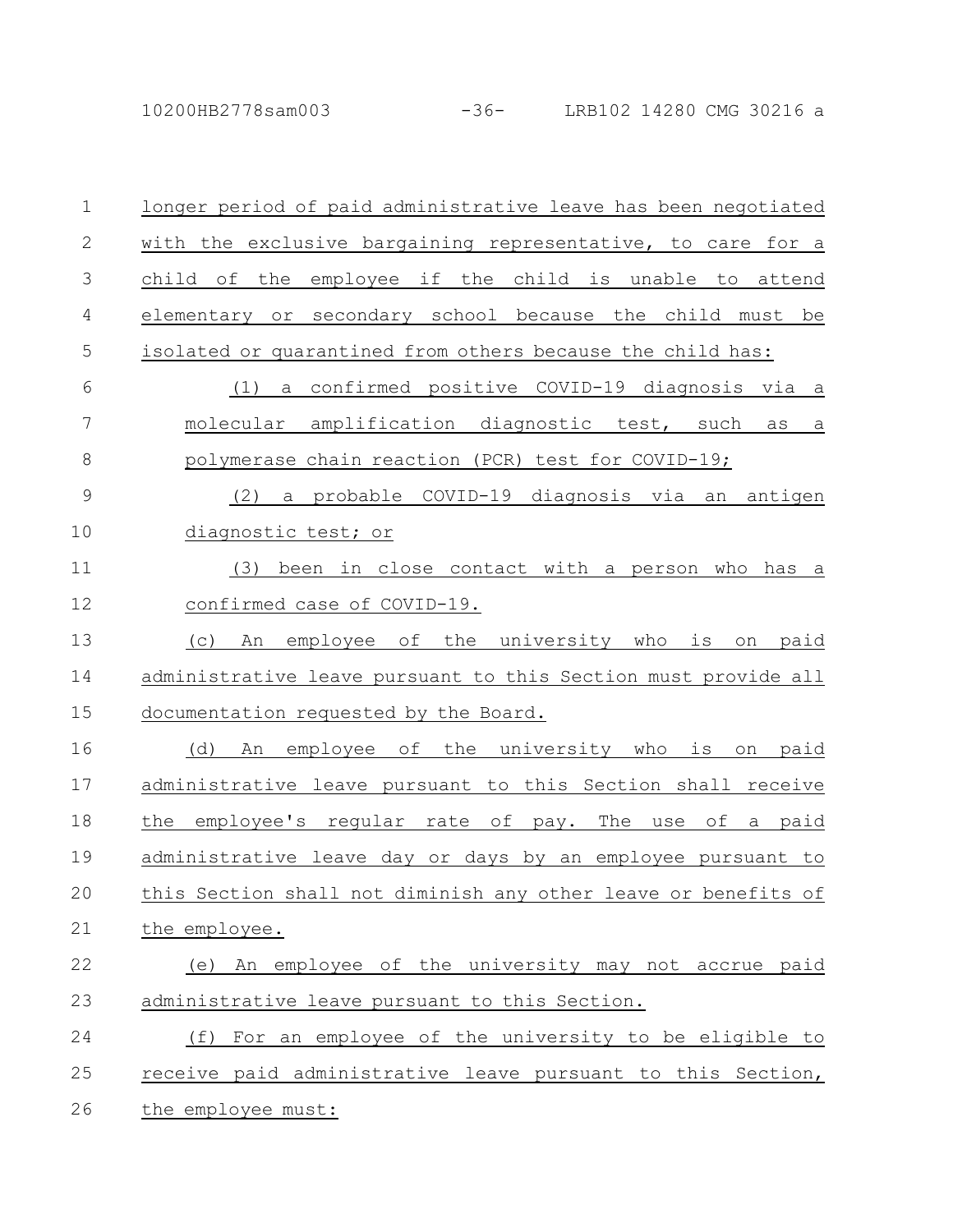| 1             | (1) have received the recommended dose of a COVID-19               |
|---------------|--------------------------------------------------------------------|
| $\mathbf{2}$  | vaccine approved by the United States Food<br>and<br>Drug          |
| 3             | Administration; or                                                 |
| 4             | (2) participate in the COVID-19 testing program                    |
| 5             | provided by the university at least once a week.                   |
| 6             | Section 55. The Public Community College Act is amended by         |
| 7             | adding Section 3-29.15 as follows:                                 |
| 8             | (110 ILCS 805/3-29.15 new)                                         |
| $\mathcal{G}$ | Sec. 3-29.15. COVID-19 paid administrative leave.                  |
| 10            | (a) During any time the board, the State or any of its             |
| 11            | agencies, or a local public health department has issued           |
| 12            | guidance, mandates, or rules related to COVID-19 that restrict     |
| 13            | an employee of the community college district for purposes         |
| 14            | related to COVID-19 and public health from being on district       |
| 15            | property, the employee of the district shall receive as many       |
| 16            | days of administrative leave as required to abide by such          |
| 17            | public health quidance, mandates, and requirements issued by       |
| 18            | the Department of Public Health, unless a longer period of         |
| 19            | paid administrative<br>leave<br>has<br>been negotiated with<br>the |
| 20            | exclusive bargaining representative, when the Governor<br>has      |
| 21            | declared a disaster due to a public health emergency pursuant      |
| 22            | to Section 7 of the Illinois Emergency Management Agency Act.      |
| 23            | An employee of the community college district shall<br>(b)         |
| 24            | receive paid administrative leave pursuant to subsection (a),      |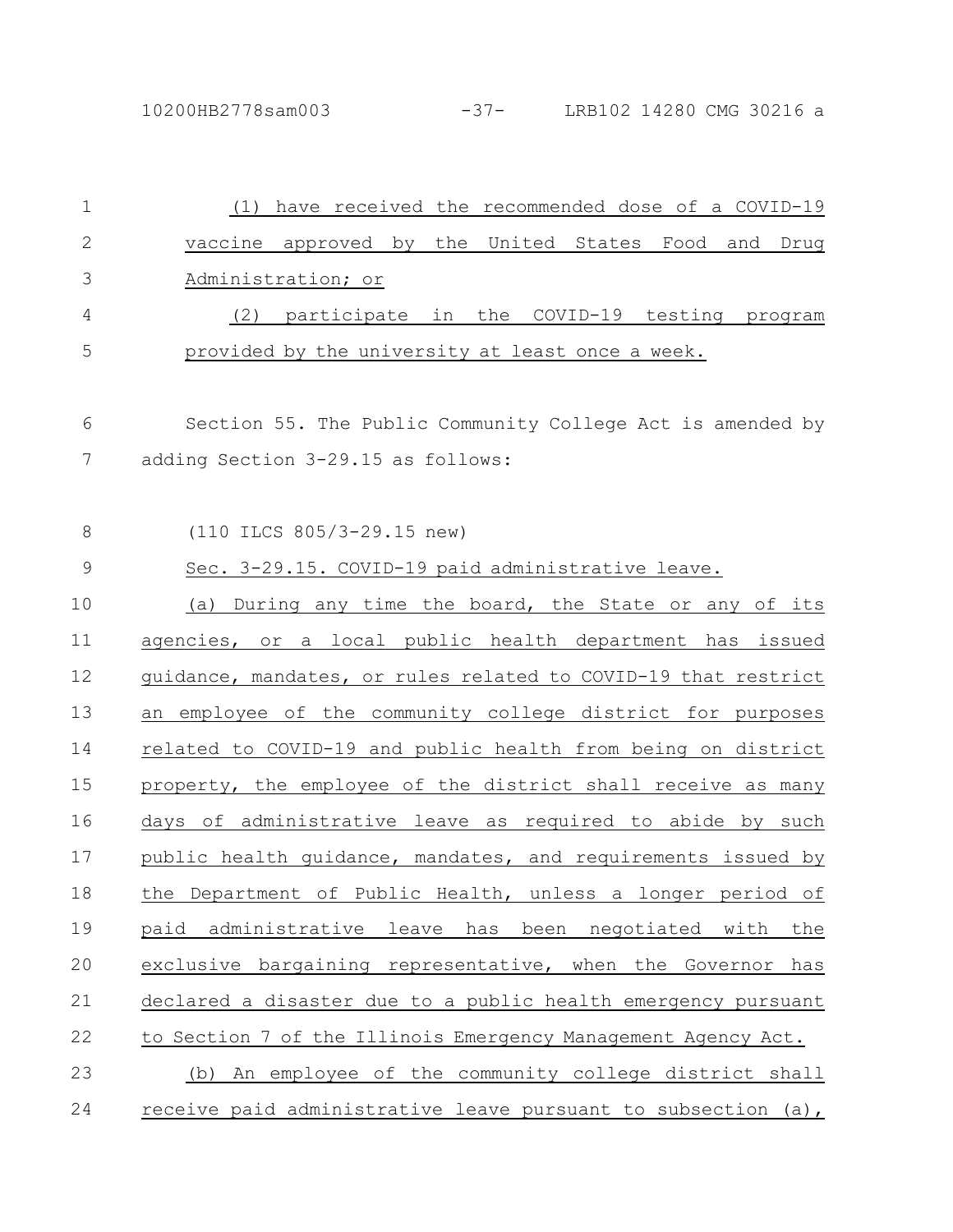10200HB2778sam003 -38- LRB102 14280 CMG 30216 a

unless a longer period of paid administrative leave has been negotiated with the exclusive bargaining representative, to care for a child of the employee if the child is unable to attend elementary or secondary school because the child must be isolated or quarantined from others because the child has: (1) a confirmed positive COVID-19 diagnosis via a molecular amplification diagnostic test, such as a polymerase chain reaction (PCR) test for COVID-19; (2) a probable COVID-19 diagnosis via an antigen diagnostic test; or (3) been in close contact with a person who has a confirmed case of COVID-19. (c) An employee of the community college district who is on paid administrative leave pursuant to this Section must provide all documentation requested by the board. (d) An employee of the community college district who is on paid administrative leave pursuant to this Section shall receive the employee's regular rate of pay. The use of a paid administrative leave day or days by an employee pursuant to this Section shall not diminish any other leave or benefits of the employee. (e) An employee of the community college district may not accrue paid administrative leave pursuant to this Section. (f) For an employee of the community college district to be eligible to receive paid administrative leave pursuant to this Section, the employee must: 1 2 3 4 5 6 7 8 9 10 11 12 13 14 15 16 17 18 19 20 21 22 23 24 25 26